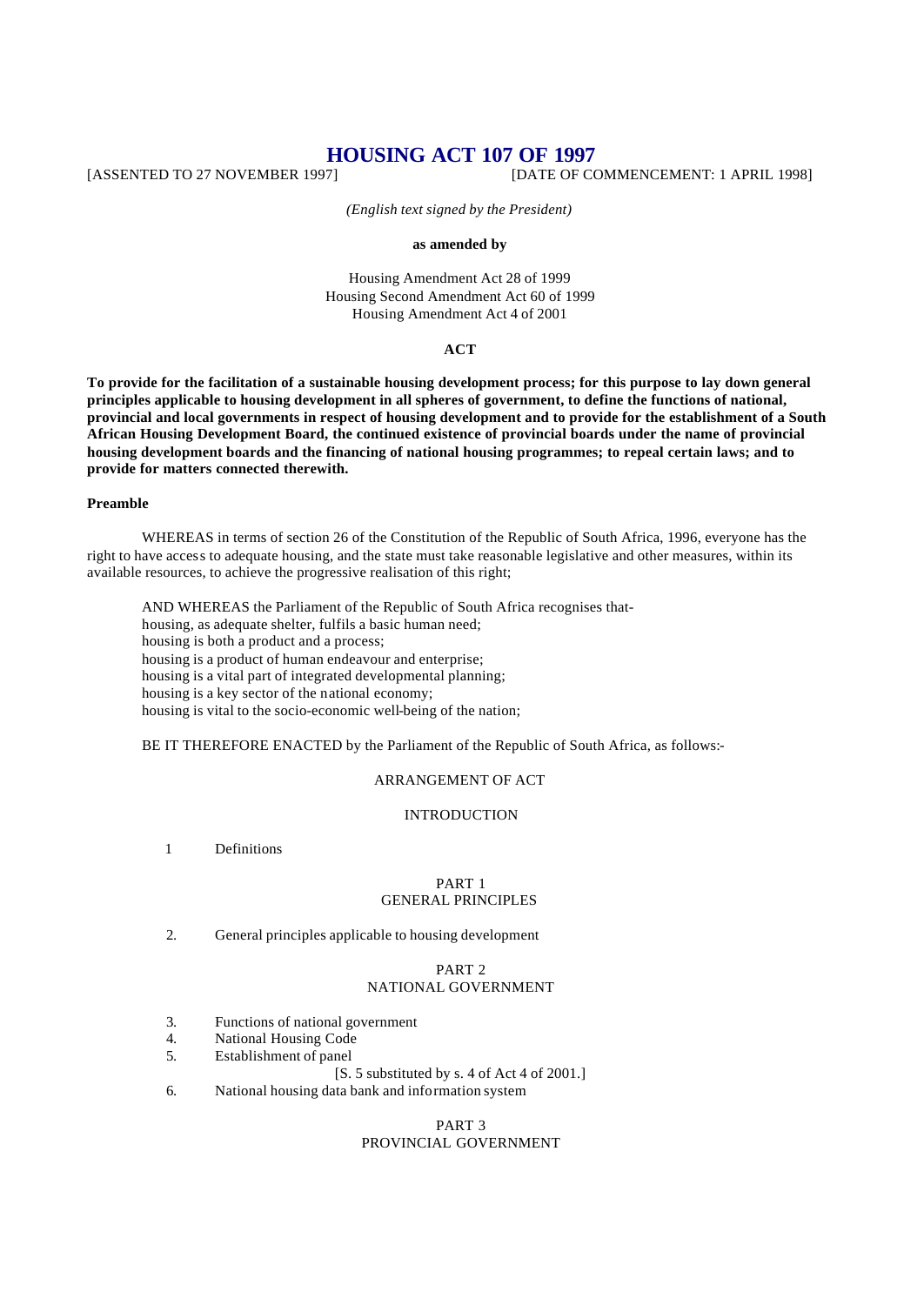- 7. Functions of provincial governments
- 8. ......

#### [S. 8 repealed by s. 6 of Act 4 of 2001.]

## PART 4

## LOCAL GOVERNMENT

10. Administration of national housing programmes by municipalities<br>10A Restriction on voluntary sale of state-subsidised housing

- Restriction on voluntary sale of state-subsidised housing
	- [S. 10A inserted by s. 7 of Act 4 of 2001.]
- 10B Restriction on involuntary sale of state-subsidised housing

## [S. 10A inserted by s. 7 of Act 4 of 2001.]

## PART 5

## FINANCING OF HOUSING DEVELOPMENT

- 11. South African Housing Fund
- 12. Allocation of money in Fund to provincial governments

#### PART 6

#### TERMINATION OF HOUSING ARRANGEMENTS

- 13. Abolition of National Housing Board<br>14. Arrangements regarding assets and list
- Arrangements regarding assets and liabilities of National Housing Board
- 15. Transfer of certain property from provincial housing development boards to municipalities
- 16. Transfer of money in certain funds to municipal operating accounts
- 17. Termination of Discount Benefit Scheme

## PART 7

## GENERAL PROVISIONS

- 18. Delegation
- 19. Annual report<br>20. Repeal of laws
- Repeal of laws
- 21. Short title and commencement

## Schedule REPEAL OF LAWS BY SECTION

#### **INTRODUCTION (s 1)**

#### **1 Definitions**

In this Act, unless the context otherwise indicates-

**'Code'** means the National Housing Code contemplated in section 4;

[Definition of 'code' inserted by s. 1 *(a)* of Act 4 of 2001.]

**'Constitution'** means the Constitution of the Republic of South Africa, 1996 (Act 108 of 1996);

**'Department'** means the Department of Housing;

**'Director-General'** means the Director-General: Housing;

**'Fund'** means the South African Housing Fund referred to in section 11 (1);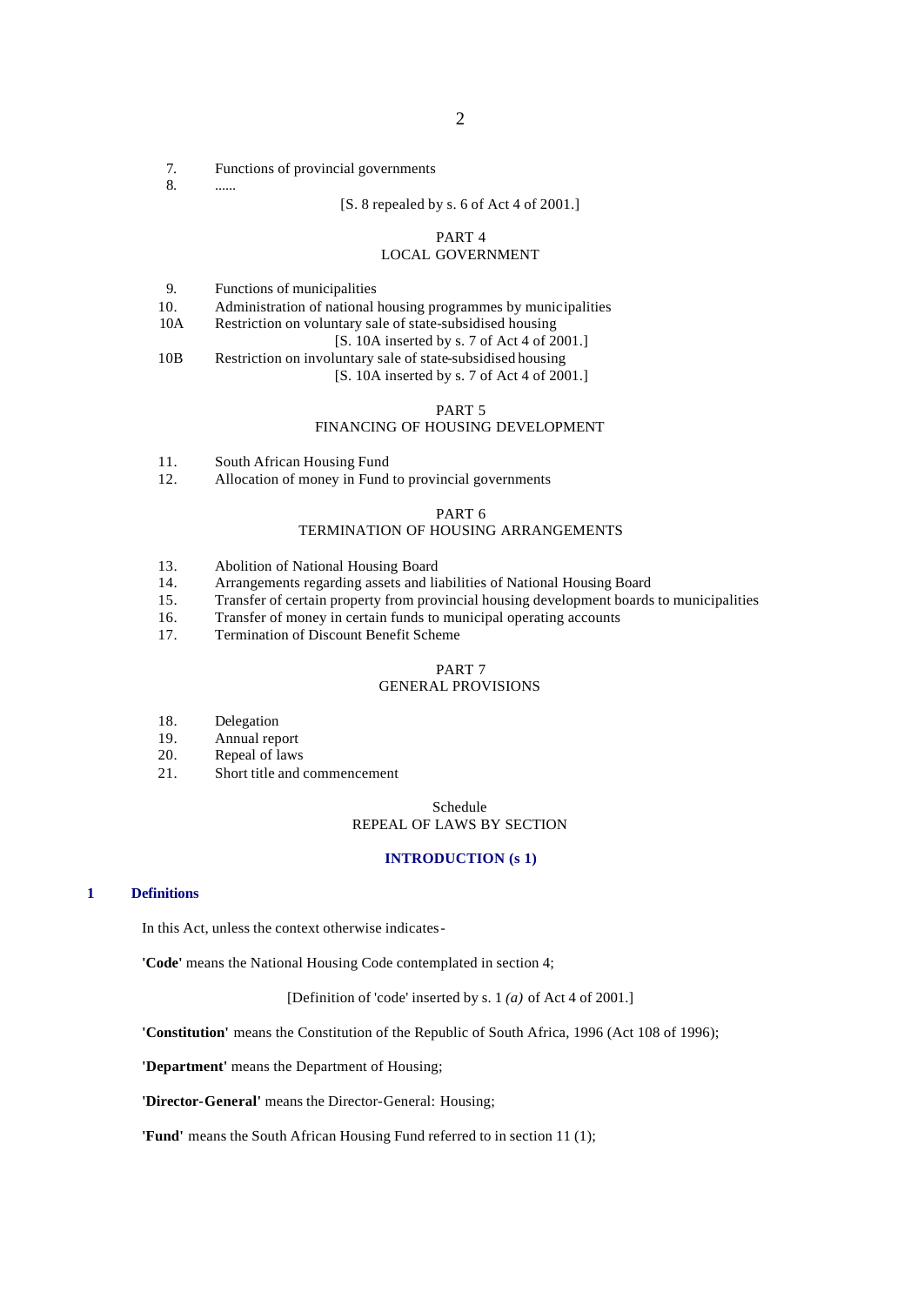**'head of department'** means the officer of a provincial administration in charge of the department of a provincial administration responsible for the administration of housing matters in a province;

**'housing development'** means the establishment and maintenance of habitable, stable and sustainable public and private residential environments to ensure viable households and communities in areas allowing convenient access to economic opportunities, and to health, educational and social amenities in which all citizens and permanent residents of the Republic will, on a progressive basis, have access to-

- *(a)* permanent residential structures with secure tenure, ensuring internal and external privacy and providing adequate protection against the elements; and
- *(b)* potable water, adequate sanitary facilities and domestic energy supply;

**'housing development project'** means any plan to undertake housing development as contemplated in any national housing programme;

**'MEC'** means the member of the Executive Council of a province responsible for housing matters in the province in question;

**'Minister'** means the Minister of Housing;

**'municipality'** means a municipality as defined in section 10 of the Local Government Transition Act, 1993 (Act 209 of 1993);

**'national housing policy'** means the national policy in respect of housing development determined by the Minister in terms of section  $3(2)(a)$ ;

**'national housing programme'** means any national policy framework to facilitate housing development, including, but not limited to, any housing assistance measure referred to in section 3 (5) or any other measure or arrangement to-

- *(a)* assist persons who cannot independently provide for their own housing needs;
- *(b)* facilitate housing delivery; or
- *(c)* rehabilitate and upgrade existing housing stock, including municipal services and infrastructure;

**'procurement'** means the process by which organs of state procure goods, services and works from, dispose of movable property, hire or let anything, or grant rights to the private sector;

[Definition of 'procurement' inserted by s. 1 *(b)* of Act 4 of 2001.]

#### **'provincial housing development boar d'** ......

[Definition of 'provincial housing development board' deleted by s. 1 *(c)* of Act 4 of 2001.]

**'provincial housing development fund'** means a provincial housing development fund contemplated in section  $12(2)$ .

## **PART 1 GENERAL PRINCIPLES (s 2)**

## **2 General principles applicable to housing development**

(1) National, provincial and local spheres of government must-

*(a)* give priority to the needs of the poor in respect of housing development;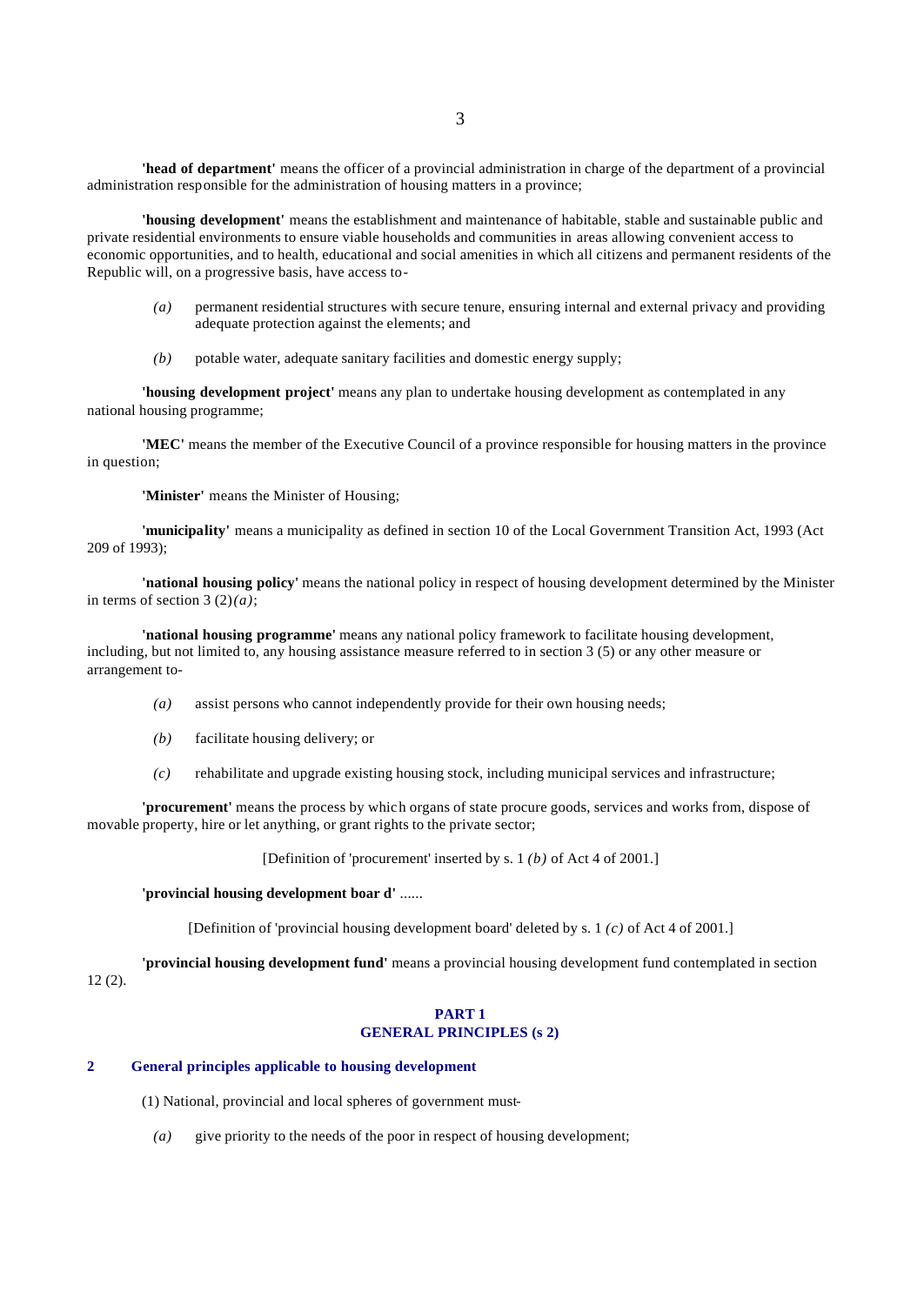- *(b)* consult meaningfully with individuals and communities affected by housing development;
- *(c)* ensure that housing development-
	- (i) provides as wide a choice of housing and tenure options as is reasonably possible;
	- (ii) is economically, fiscally, socially and financially affordable and sustainable;
	- (iii) is based on integrated development planning; and
	- (iv) is administered in a transparent, accountable and equitable manner, and upholds the practice of good governance;
- *(d)* encourage and support individuals and communities, in cluding, but not limited to, co-operatives, associations and other bodies which are community based, in their efforts to fulfil their own housing needs by assisting them in accessing land, services and technical assistance in a way that leads to the transfer of skills to, and empowerment of, the community;
- *(e)* promote-
	- (i) education and consumer protection in respect of housing development;
	- (ii) conditions in which everyone meets their obligations in respect of housing development;
	- (iii) the establishment, development and maintenance of socially and economically viable communities and of safe and healthy living conditions to ensure the elimination and prevention of slums and slum conditions;
	- (iv) the process of racial, social, economic and physical integration in urban and rural areas;
	- (v) the effective functioning of the housing market while levelling the playing fields and taking steps to achieve equitable access for all to that market.
	- (vi) measures to prohibit unfair discrimination on the ground of gender and other forms of unfair discrimination by all actors in the housing development process;
	- (vii) higher density in respect of housing development to ensure the economical utilisation of land and services;
	- (viii) the meeting of special housing needs, including, but not limited to, the needs of the disabled;
	- (ix) the provision of community and recreational facilities in residential areas;
	- (x) the housing needs of marginalised women and other groups disadvantaged by unfair discrimination; and
	- (xi) the expression of cultural identity and diversity in housing development;
- *(f)* take due cognisance of the impact of housing development on the environment;
- *(g)* not inhibit housing development in rural or urban areas;
- *(h)* in the administration of any matter relating to housing development-
	- (i) respect, protect, promote and fulfil the rights in the Bill of Rights in Chapter 2 of the Constitution;
	- (ii) observe and adhere to the principles of co-operative government and intergovernmental relations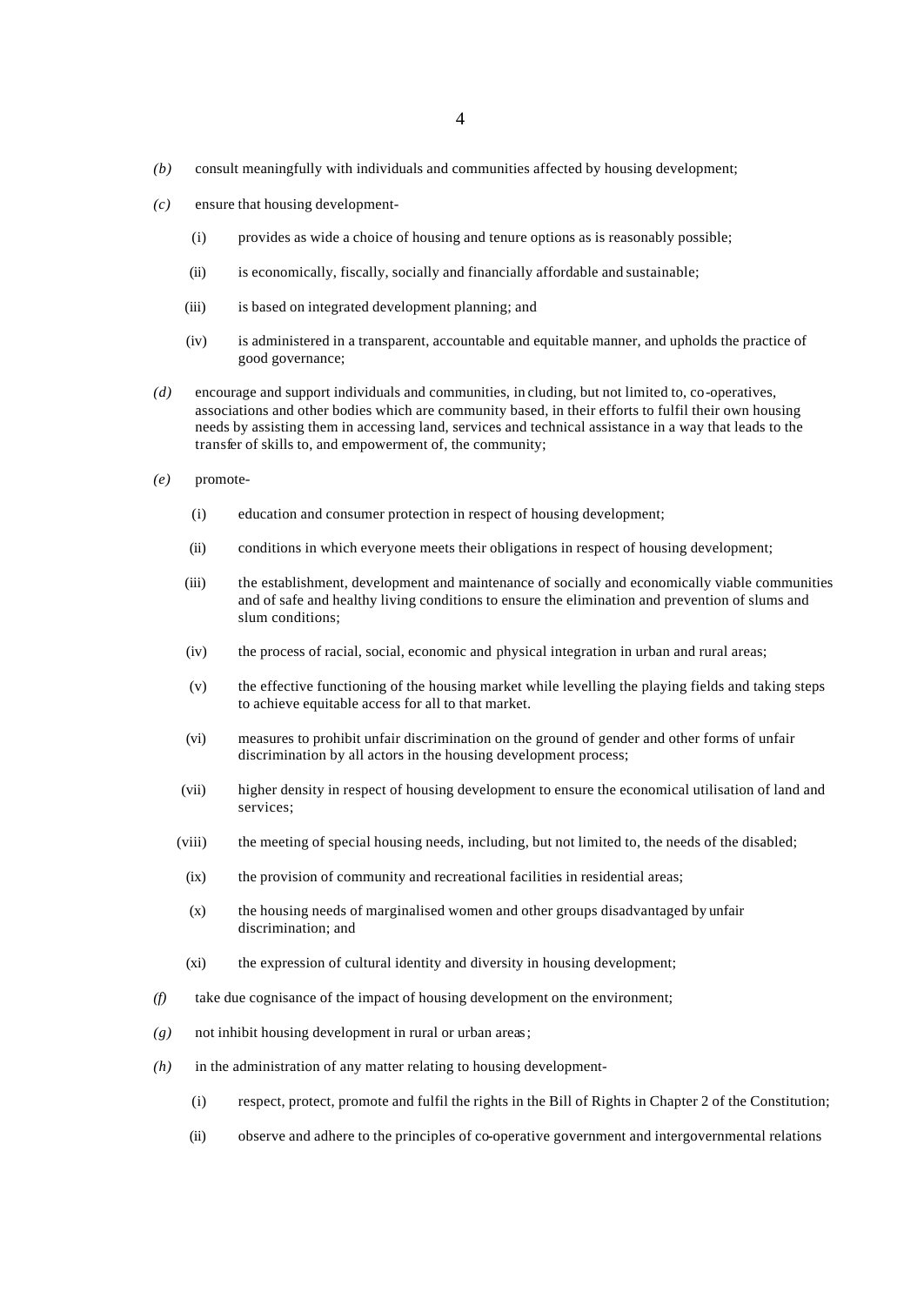referred to in section 41 (1) of the Constitution; and

- (iii) comply with all other applicable provisions of the Constitution;
- *(i)* strive to achieve consensus in regard to the policies of the respective spheres of government in respect of housing development;
- *(j)* observe and adhere to the principles in Chapter 1 of the Development Facilitation Act, 1995 (Act 67 of 1995), in respect of housing development;
- *(k)* use public money available for housing development in a manner which stimulates private investment in, and the contributions of individuals to, housing development;
- *(l)* facilitate active participation of all relevant stakeholders in housing development; and
- *(m)* observe and adhere to all principles for housing development prescribed under subsection (2).

(2) *(a)* The Minister may, by notice in the *Gazette,* prescribe-

- (i) any principle for housing development in addition to, and consistent with, the principles set out in subsection  $(1)$   $(a)$  to  $(l)$ ; and
- (ii) any principle set out in subsection (1) *(a)* to *(l)* in greater detail, but not inconsistent therewith.

*(b)* The Minister must, before prescribing any such principle, cause a draft of such principle to be published in the *Gazette* and must consider any comment on such draft principle received from any person during a period of 30 days after such publication.

(3) *(a)* A list of notices published in terms of subsection (2) *(a)* in the *Gazette* during the period covered in the list, must, within 14 days after the publication of any such notice in the *Gazette*, be submitted to Parliament for approval.

*(b)* Such list of notices must in respect of each notice state the number and title of the notice and the number and date of the *Gazette* in which it was published.

*(c)* If Parliament disapproves of any principle in such notice or any provision of such principle, such principle or provision ceases to have elect, but without prejudice to-

- (i) the validity of anything done in terms of such principle or provision before it so ceased to have effect; and
- (ii) any right or liability acquired or incurred in terms of such principle or provision before it so ceased to have effect.

#### **PART 2 NATIONAL GOVERNMENT (ss 3-6)**

#### **3 Functions of national government**

(1) The national government acting through the Minister must, after consultation with every MEC and the national organisation representing municipalities as contemplated in section 163 *(a)* of the Constitution, establish and facilitate a sustainable national housing development process.

(2) For the purposes of subsection (1) the Minister must-

- *(a)* determine national policy, including national norms and standards, in respect of housing development;
- *(b)* set broad national housing delivery goals and facilitate the setting of provincial and, where appropriate, local government housing delivery goals in support thereof;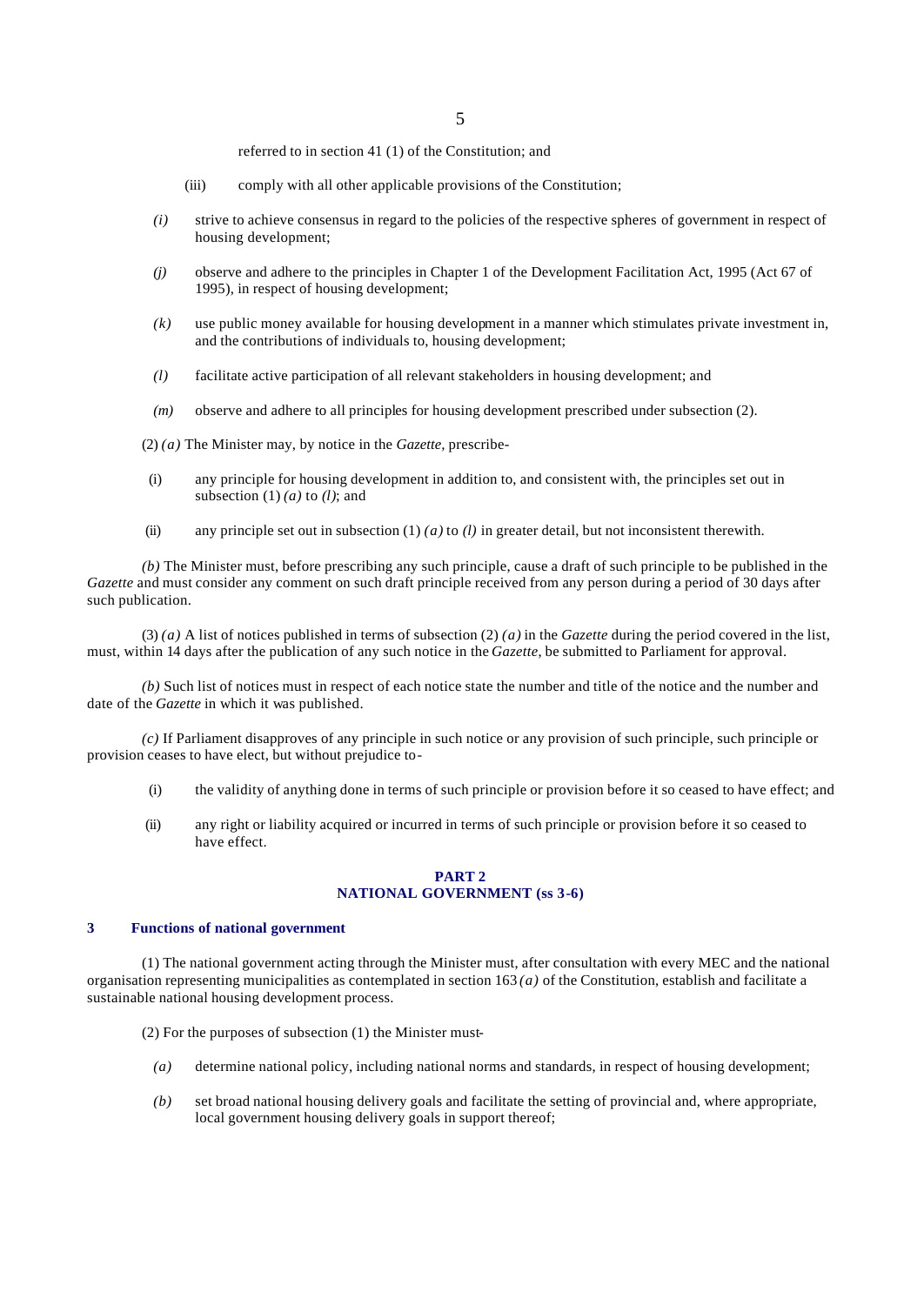- *(c)* monitor the performance of the national government and, in co-operation with every MEC, the performance of provincial and local governments against housing delivery goals and budgetary goals;
- *(c*A*)* determine a procurement policy, by not later than April 2002, which is consistent with section 217 of the Constitution in relation to housing development;

[Para. *(c*A*)* inserted by s. 2 *(a)* of Act 4 of 2001.]

- *(d)* assist provinces to develop the administrative capacity required for the effective exercise of their powers and performance of their duties in respect of housing development;
- *(e)* support and strengthen the capacity of municipalities to manage their own affairs, to exercise their powers and perform their duties in respect of housing development;
- *(f)* promote consultation on matters regarding housing development between the national government and representatives of-
	- (i) civil society;
	- (ii) the sectors and subsectors supplying or financing housing goods or services;
	- (iii) provincial and local governments; and
	- (iv) any other stakeholder in housing development;
- *(g)* promote effective communication in respect of housing development.

(3) For the purposes of subsection  $(2)$  *(a)* 'national norms and standards' includes norms and standards in respect of permanent residential structures, but are not limited thereto.

(4) For the purposes of performing the d uties imposed by subsections (1) and (2) the Minister may-

- *(a)* establish a national institutional and funding framework for housing development;
- *(b)* negotiate for the national apportionment of the state budget for housing development;
- *(c)* prepare and maintain a multi-year national plan in respect of housing development;
- *(d)* allocate funds for national housing programmes to provincial governments, including funds for national housing programmes administered by municipalities in terms of section 10;
- *(e)* allocate funds for national facilitative programmes for housing development;
- *(f)* obtain funds for land acquisition, infrastructure development, housing provision and end- user finance;
- *(g)* institute and finance national housing programmes;
- *(h)* establish and finance national institutions for the purposes of housing development, and supervise the execution of their mandate;
- *(i)* evaluate the performance of the housing sector against set goals and equitableness and effectiveness requirements; and
- *(j)* take any steps reasonably necessary to-
	- (i) create an environment conducive to enabling provincial and local governments, the private sector, communities and individuals to achieve their respective goals in respect of housing development; and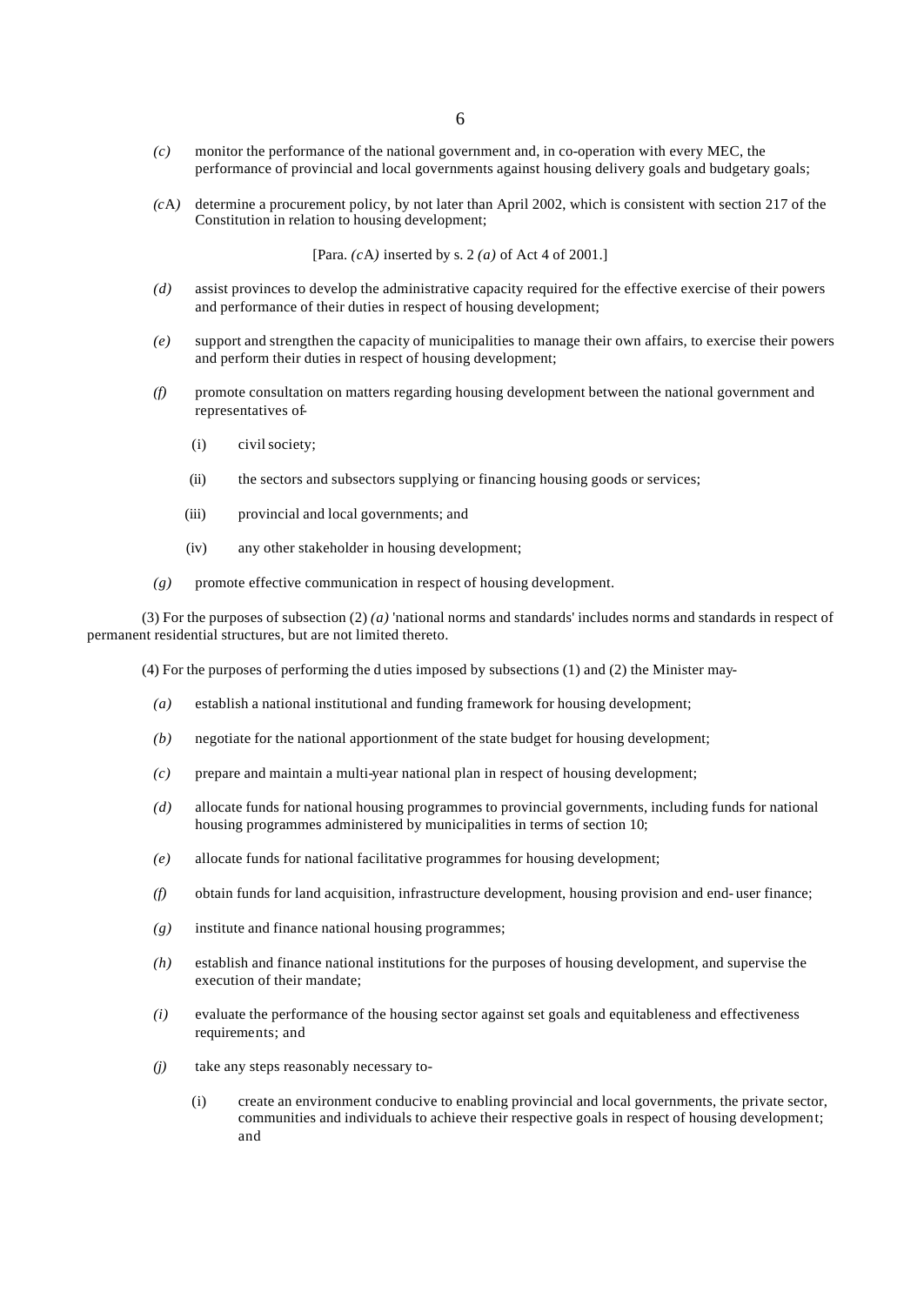(ii) promote the effective functioning of the housing market.

(5) The following housing assistance measures, which were approved for financing out of the Fund in terms of section 10A, 10B, 10C or 10D of the Housing Act, 1966 (Act 4 of 1966), are deemed to be national housing programmes instituted by the Minister under subsection (4) *(g)*:

- *(a)* The Housing Subsidy Scheme;
- *(b)* The Guidelines for the Discount Benefit Scheme to promote Home Ownership, subject to section 17;
- *(c)* The Hostels Redevelopment Programme: Policy for the Upgrading of Public Sector Hostels;
- *(d)* The Criteria and Procedures governing the Allocation of the Bulk and Connector Infrastructure Grant until it is phased out on a date determined by the Minister in consultation with the Minister for Provincial Affairs and Constitutional Development.

(6) The following national institutions financed out of the Fund in terms of section 10A, 10B, 10C or 10D of the Housing Act, 1966, are deemed to be national institutions established and financed by the Minister under subsection (4) *(h)*:

- *(a)* The Mortgage Indemnity Fund (Pty) Ltd;
- *(b)* The National Housing Finance Corporation;
- *(c)* The National Urban Reconstruction and Housing Agency.

(6A) The Social Housing Foundation, registered as a company in terms of section 21 of the Companies Act, 1973 (Act 61 of 1973), under the name National Housing Finance Development Foundation, is deemed to be a national institution established by the Minister under subsection 4 *(h)*.

[Sub-s. (6A) inserted by s. 1 *(b)* of Act 28 of 1999.]

(6B) The Minister must, by notice in the *Gazette*, from time to time publish updated lists of-

- *(a)* national housing programmes instituted or deemed to have been instituted under subsection (4) *(g)*;
- *(b)* national institutions established and financed or deemed to have been established and financed under subsection  $(4)$   $(h)$ ,

and must indicate in the notice that details of those national housing programmes and of the role and functions of those national institutions are contained in the Code.

[Sub-s. (6B) inserted by s. 2 *(b)* of Act 4 of 2001.]

(7) Every provincial government and municipality must, in accordance with the procedure determined by the Minister, furnish such reports, returns and other information as the Minister requires for the purposes of this Act.

(8) When exercising any executive authority in terms of this section, the Minister must co-ordinate with the other Ministers in question and may not encroach upon the executive authority of any of such Ministers.

(9) The Minister may, when a provincial government through the MEC cannot or does not fulfil an obligation in terms of this Act, intervene by taking any appropriate steps in accordance with section 100 of the Constitution to ensure fulfilment of that obligation.

[Sub-s. (9) added by s. 2 *(c)* of Act 4 of 2001.]

**4 National Housing Code**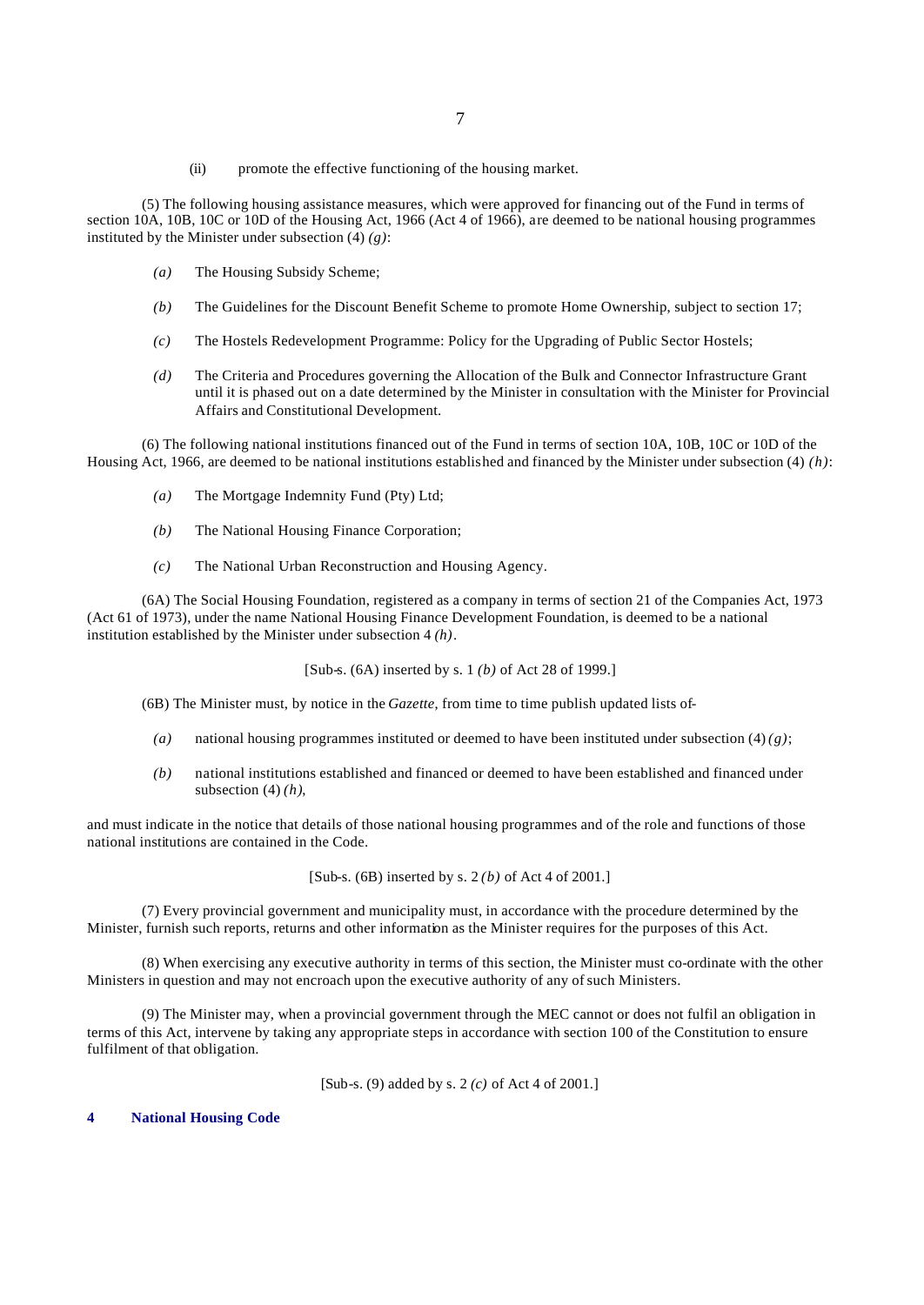(1) The Minister must publish a code called the National Housing Code.

[Sub-s. (1) substituted by s. 3 *(a)* of Act 4 of 2001.]

(2) The Code -

- *(a)* must contain national housing policy;
- *(b)* may, after consultation with every MEC and the national organisation representing municipalities as contemplated in section 163 *(a)* of the Constitution, include administrative or procedural guidelines in respect of-
	- (i) the effective implementation and application of national housing policy;
	- (ii) any other matter that is reasonably incidental to national housing policy.
- (3) The Minister must furnish a copy of the Code to every provincial government and municipality.

(4) If national housing policy is amended during any year, the Minister must-

- *(a)* as soon as possible, give notice of such amendment to every provincial government and municipality; and
- *(b)* within three months after the end of such year, publish a revised Code, and furnish a copy thereof to every provincial government and municipality.

(5) Any new national housing policy applies notwithstanding that such policy has not yet been included in a revision of the Code.

(6) The Code shall be binding on the provincial and local spheres of Government.

[Sub-s. (6) added by s. 3 *(b)* of Act 4 of 2001.]

## **5 Establishment of panel**

(1) The Minister must establish a panel of persons to advise the Minister on any matter relating to housing development.

(2) A panel shall consist of not more than six fit and proper persons who have knowledge, qualifications or experience in the field of housing development.

(3) Members of a panel shall be appointed in accordance with procurement policy that is consistent with section 217 of the Constitution, and must be appointed only after the Minister has through the media and by notice in the *Gazette* invited nominations of persons as candidates for the respective positions on the panel.

(4) A member of a panel is appointed for the period determined by the Minister at his or her appointment, and may, subject to subsection  $(3)$ , be reappointed on the termination of that period.

(5) The Minister may at any time terminate the membership of a member of a panel for reasons which are just and fair.

(6) A member of a panel other than a person who is in the full-time employment of the State, is paid an allowance determined by the Minister with the approval of the Minister of Finance.

(7) A member of the panel ceases to be a member if-

- *(a)* he or she resigns;
- *(b)* his or her estate is sequestrated or he or she applies for assistance contemplated in section 10 (1) *(c)* of the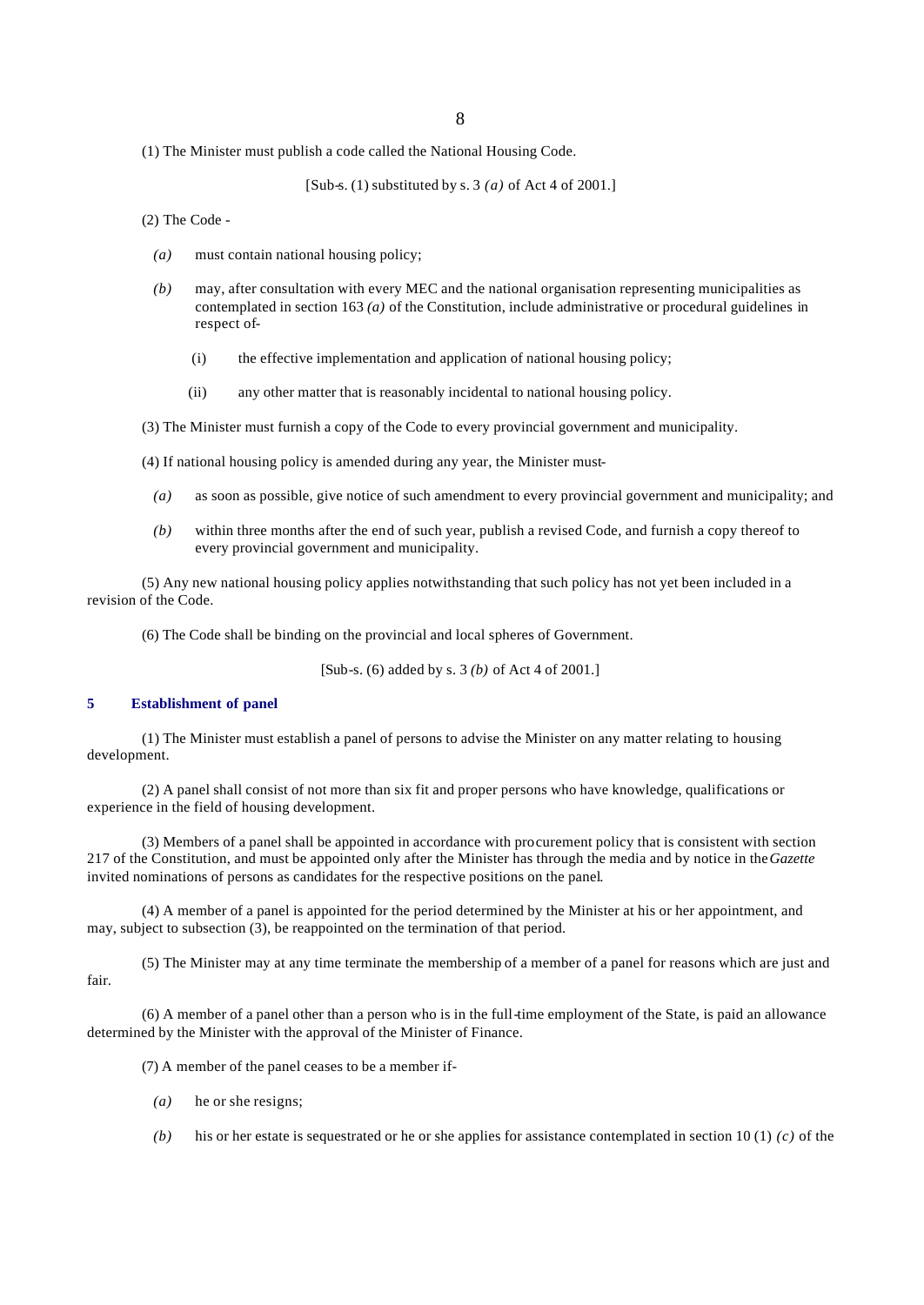Agricultural Credit Act, 1966;

- *(c)* he or she becomes of unsound mind;
- *(d)* he or she is convicted of an offence and sentenced to imprisonment without the option of a fine; and
- *(e)* he or she becomes a member of Parliament, a provincial legislature, a municipal council, the cabinet or the Executive Council of a Province.

[S. 5 substituted by s. 4 of Act 4 of 2001.]

#### **6 National housing data bank and information system**

(1) The Director-General must establish and maintain a national housing data bank (in this section referred to as the 'data bank') and, associated therewith, a national housing information system (in this section referred to as the 'information system').

(2) The objects of the data bank and information system are to-

- *(a)* record information for the purposes of the development, imple mentation and monitoring of national housing policy;
- *(b)* provide reliable information for the purposes of planning for housing development;
- *(c)* enable the Department to effectively monitor any aspect of the housing development process;
- *(d)* provide macro-economic and other information with a view to integrating national housing policy with macro-economic and fiscal policy and the co-ordination of housing development with related activities;
- *(e)* serve and promote housing development and related ma tters; and
- *(f)* collect, compile and analyse categorized data in respect of housing development, including, but not limited to, data categorized according to gender, race, age and geographical location.

(3) For the purposes of subsection (1) the Director-General must-

- *(a)* as far as possible obtain access to existing sources of information;
- *(b)* co-ordinate information required for the purposes of the data bank with other official sources of information; and
- *(c)* take into account the reasonable needs of provincial governments and municipalities for information regarding housing development.

(4) For the effective performance of the duties imposed by subsection (3) the Director-General may-

- *(a)* require any provincial government or municipality to provide any information reasonably required for the purposes of the data bank or information system and determine the form and manner in, and time within, which such information is to be supplied;
- *(b)* render to provincial governments and municipalities any assistance reasonably required for performing their duties contemplated in paragraph  $(a)$  and subsection  $(5)$ ;
- *(c)* link the data bank or the information system or both the data bank and information system to any other data bank. information system or other system within or outside the public administration;
- *(d)* subject to other legislation prohibiting or regulating the disclosure of information, limit or refuse access by any person or category of persons to any information in the data bank or information system, or in any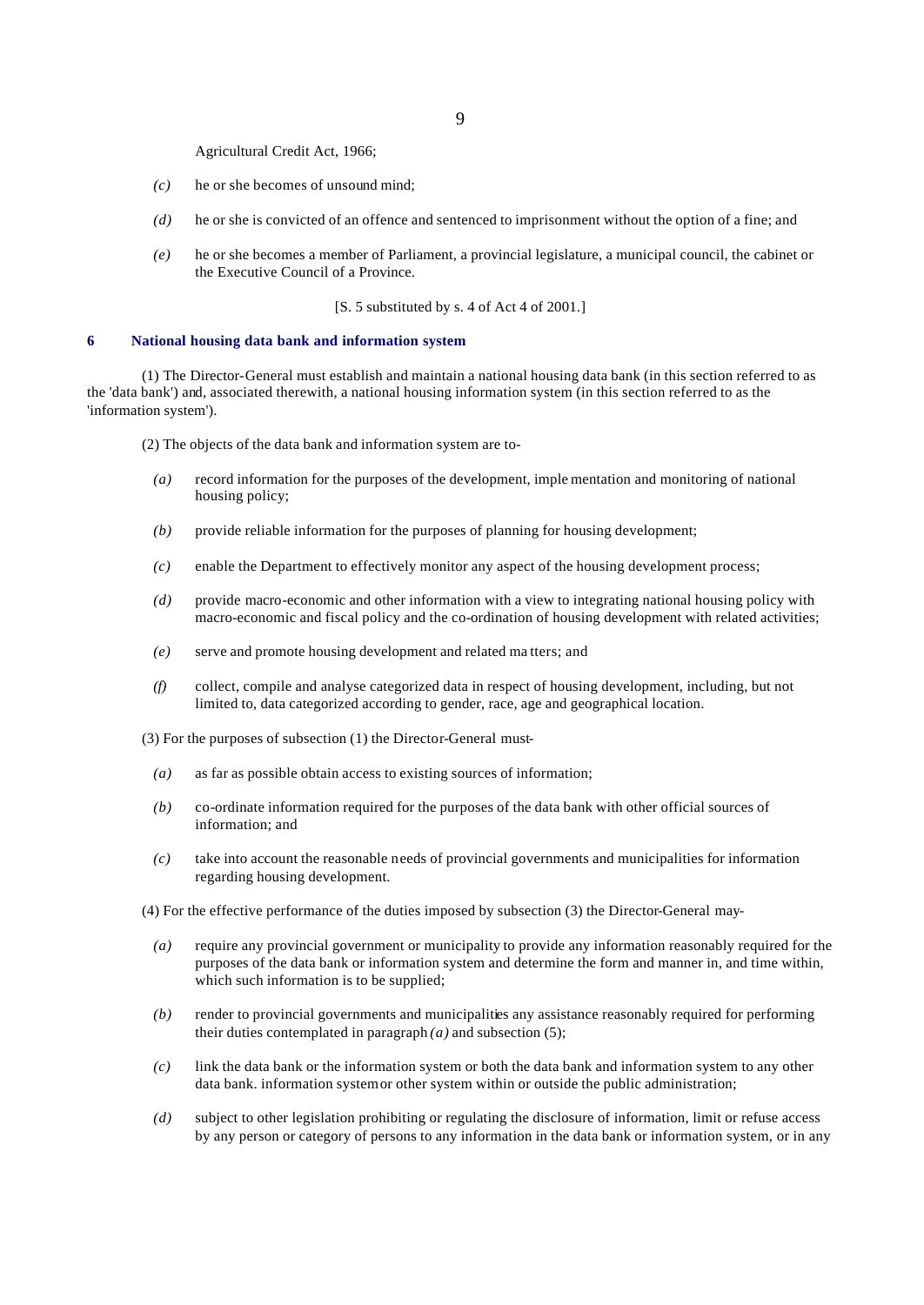part of that bank or system-

- (i) that was obtained from-
	- *(aa)* any state source, if access by any such person or category of persons to such information in or at that source is limited or prohibited; or
	- *(bb)* any source other than a state source on the condition that such information would not be accessible to any such person or category of persons;
- (ii) if the disclosure of such information would unfairly prejudice any person or give any person any unfair advantage over any other person;
- *(e)* determine and collect, for the benefit of the Fund, fees payable for the supply of, or the granting of access to, any information or category of information in the data bank and information system; and take any steps reasonably necessary to carry out his or her duties or to achieve the objects of the data bank and information system.
- (5) Provincial governments and municipalities must-
	- *(a)* co-operate with the Director-General in performing his or her duties and exercising his or her powers in terms of this section;
	- *(b)* support the objects for which the data bank and information system have been established; and
	- *(c)* refrain from any act which may prejudice the effective functioning of the data bank and information system.

#### **PART 3 PROVINCIAL GOVERNMENT (ss 7-8)**

## **7 Functions of provincial governments**

(1) Every provincial government, through its MEC, must, after consultation with the provincial organisations representing municipalities as contemplated in section 163 *(a)* of the Constitution, do everything in its power to promote and facilitate the provision of adequate housing in its province within the framework of national housing policy.

[Sub-s. (1) substituted by s. 5 *(a)* of Act 4 of 2001.]

(2) For the purposes of subsection (1) every provincial government must through its MEC-

- *(a)* determine provincial policy in respect of housing development;
- *(b)* promote the adoption of provincial legislation to ensure effective housing delivery;
- *(c)* take all reasonable and necessary steps to support and strengthen the capacity of municipalities to effectively exercise their powers and perform their duties in respect of housing development;
- *(d)* co-ordinate housing development in the province;
- *(e)* take all reasonable and necessary steps to support municipalities in the exercise of their powers and the performance of their duties in respect of housing development;
- *(f)* when a municipality cannot or does not perform a duty imposed by this Act, intervene by taking any appropriate steps in accordance with section 139 of the Constitution to ensure the performance of such duty; and
- *(g)* prepare and maintain a multi-year plan in respect of the execution in the province of every national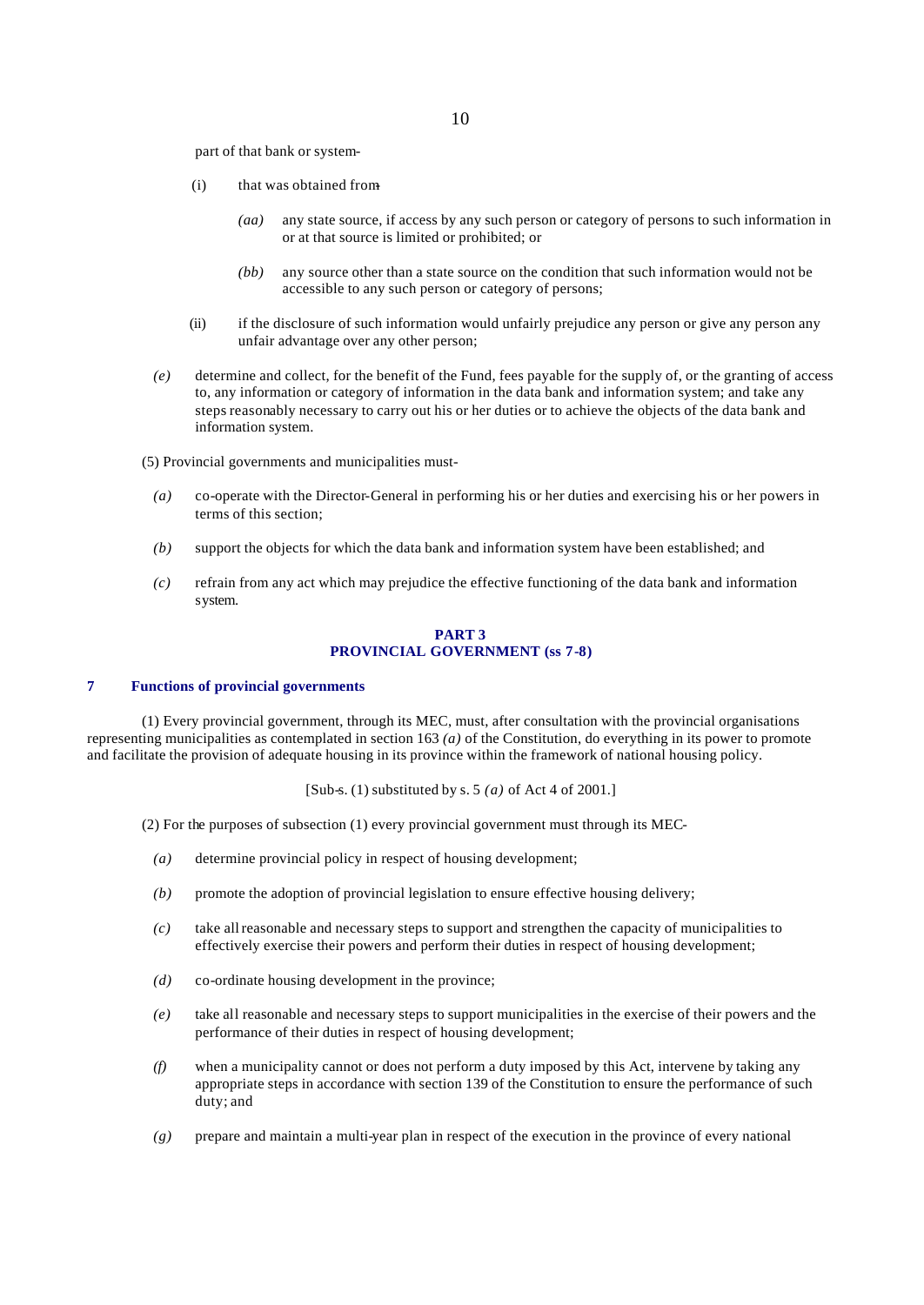housing programme and every provincial housing programme, which is consistent with national housing policy and section  $3(2)(b)$ , in accordance with the guidelines that the Minister approves for the financing of such a plan with money from the Fund.

[Sub-s. (2) amended by s. 5 *(b)* of Act 4 of 2001.]

(3) An MEC must-

- *(a)* administer every national housing programme and every provincial housing programme which is consistent with national housing policy and section 3 (2) *(b)*, and for this purpose may, in accordance with that programme and the prescripts contained in the Code, approve-
	- (i) any projects in respect thereof; and
	- (ii) the financing thereof out of money paid into the provincial housing development fund as contemplated in section 12 (2);
- *(b)* determine provincial housing development priorities in accordance with national housing policy;
- *(c)* apply procurement policy in respect of housing development determined by the Minister in terms of section 3 (2) *(c)*; and
- *(d)* administer the assets contemplated in section 14.

[Sub-s. (3) added by s. 5 *(c)* of Act 4 of 2001.]

(4) *(a)* The MEC must establish a panel of not more than six persons to advise the MEC on any matter relating to housing development.

*(b)* A panel shall consist of one or more fit and proper persons who have knowledge, qualifications or experience in the field of housing development.

*(c)* Members of the panel shall be appointed in accordance with a procurement policy that is consistent with section 217 of the Constitution, and must be appointed only after the MEC has through the media and by notice in the relevant *Provincial Gazette* invited nominations of persons as candidates for the respective positions on the panel.

*(d)* A member of a panel is appointed for the period determined by the MEC at his or her appointment and may subject to paragraph  $(c)$  be reappointed on the termination of that period.

*(e)* The MEC may at any time terminate the membership of a member of the panel for reasons which are just and fair.

*(f)* A member of the panel, other than a person who is in the full-time employment of the State, is paid an allowance determined by the MEC with the approval of the member of the Executive Council responsible for finance in the relevant province.

*(g)* A member of the panel ceases to be a member if-

- (i) he or she resigns;
- (ii) his or her estate is sequestrated or he or she applies for assistance contemplated in section 10 (1) *(c)* of the Agricultural Credit Act, 1966;
- (iii) he or she becomes of unsound mind;
- (iv) he or she is convicted of an offence and sentenced to imprisonment without the option of a fine; and
- (v) he or she becomes a member of Parliament, a provincial legislature, a municipal council, the cabinet or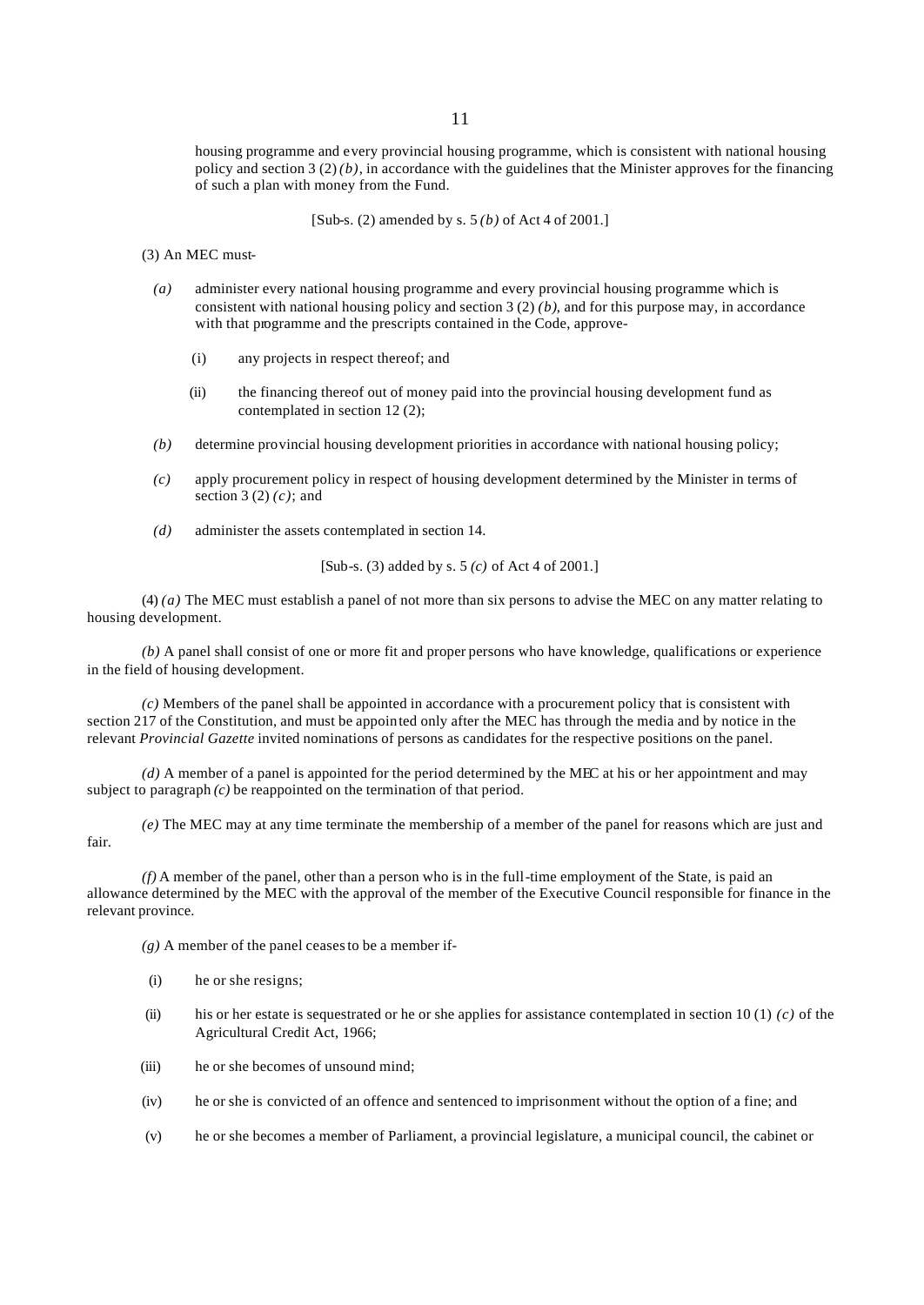the Executive Council of a Province.

[Sub-s. (4) added by s. 5 *(c)* of Act 4 of 2001.]

(5) The MEC may, subject to any conditions he or she may deem appropriate in any instance-

- *(a)* delegate any power conferred on him or her by this Act; or
- *(b)* assign any duty imposed upon him or her by this Act,

to an officer or employee of the department responsible for the administration of housing matters in a province, either in his or her personal capacity or by virtue of the rank he or she holds or the post he or she occupies: Provided that the delegation or assignment does not prevent the person who made the delegation or assignment from exercising that power or performing that duty himself or herself.

[Sub-s. (5) added by s. 5 *(c)* of Act 4 of 2001.]

**8 ......**

[S. 8 repealed by s. 6 of Act 4 of 2001.]

## **PART 4 LOCAL GOVERNMENT (ss 9-10B)**

#### **9 Functions of municipalities**

(1) Every municipality must, as part of the municipality's process of integrated development planning, take all reasonable and necessary steps within the framework of national and provincial housing legislation and policy to-

- *(a)* ensure that-
	- (i) the inhabitants of its area of jurisdiction have access to adequate housing on a progressive basis;
	- (ii) conditions not conducive to the health and safety of the inhabitants of its area of jurisdiction are prevented or removed;
	- (iii) services in respect of water, sanitation, electricity, roads, stormwater drainage and transport are provided in a manner which is economically efficient;
- *(b)* set housing delivery goals in respect of its area of jurisdiction;
- *(c)* identify and designate land for housing development;
- *(d)* create and maintain a public environment conducive to housing development which is financially and socially viable;
- *(e)* promote the resolution of conflicts arising in the housing development process;
- *(f)* initiate plan, co-ordinate, facilitate, promote and enable appropriate housing development in its area of jurisdiction;
- *(g)* provide bulk engineering services, and revenue generating services in so far as such services are not provided by specialist utility suppliers; and
- *(h)* plan and manage land use and development.

(2) *(a)* Any municipality may participate in a national housing programme in accordance with the rules applicable to such programme by-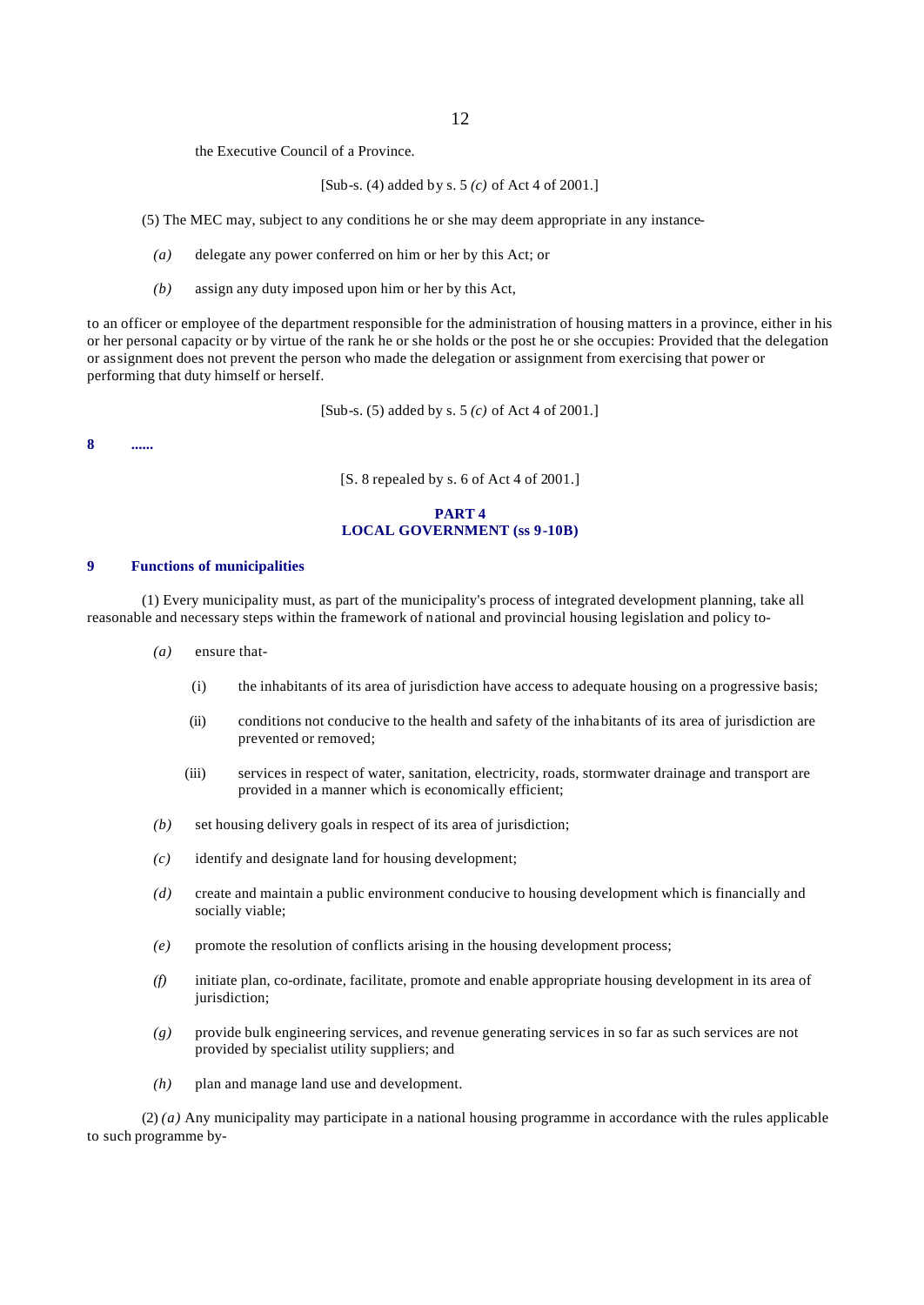- (i) promoting a housing development project by a developer;
- (ii) subject to paragraph *(b),* acting as developer in respect of the planning and execution of a housing development project on the basis of full pricing for cost and risk;
- (iii) entering into a joint venture contract with a developer in respect of a housing development project;
- (iv) establishing a separate business entity to execute a housing development project;
- (v) administering any national housing programme in respect of its area of jurisdiction in accordance with section 10;
- (vi) facilitating and supporting the participation of other role players in the housing development process.

*(b)* If a municipality has been accredited under section 10 (2) to administer national housing programmes in terms of which a housing development project is being planned and executed, such municipality may not act as developer, unless such project has been approved by the relevant provincial housing development board.

(3) *(a)* A municipality may by notice in the *Provincial Gazette* expropriate any land required by it for the purposes of housing development in terms of any national housing programme, if-

- $(i)$  it is unable to purchase the land on reasonable terms through negotiation with the owner thereof;
- (ii) it has obtained the permission of the MEC to expropriate such land before the notice of expropriation is published in the Provincial Gazette; and
- (iii) such notice of expropriation is published within six months of the date on which the permission of the MEC was granted.

*(b)* Sections 1, 6 to 15 and 18 to 23 of the Expropriation Act, 1975 (Act 63 of 1975), apply, with the changes required by the context, in respect of the expropriation of land by a municipality in terms of paragraph *(a)*, and any reference in any of those sections-

- (i) to the 'Minister' and the 'State' must be construed as a reference to the chief executive officer of the relevant municipality and the relevant municipality, respectively;
- (ii) to 'section 2' must be construed as a reference to this subsection; and
- (iii) to 'this Act' must be construed as a reference to this Act.

## **10 Administration of national housing programmes by municipalities**

(1) Any municipality may apply in writing to the MEC in the form determined by the MEC to be accredited under subsection (2) for the purposes of administering one or more national housing programmes.

(2) *(a)* If the MEC is satisfied that the municipality which made an application under subsection (1) complies with the criteria for the accreditation of municipalities as determined by the Minister after consultation with the MEC, the MEC must accredit the municipality for the purposes of administering one or more of the national housing programmes mentioned in the application.

*(b)* Despite the repeal of the Housing Arrangements Act, 1993 (Act 155 of 1993), by section 20, any criteria determined under section 11B (2) of that Act are regarded to be criteria determined under paragraph *(a),* until amended or substituted under that paragraph.

(3) *(a)* Subject to the directions of the MEC consistent with the national housing policy, any municipality that has been accredited under subsection (2) may administer any national housing programme in respect of which accreditation has been granted.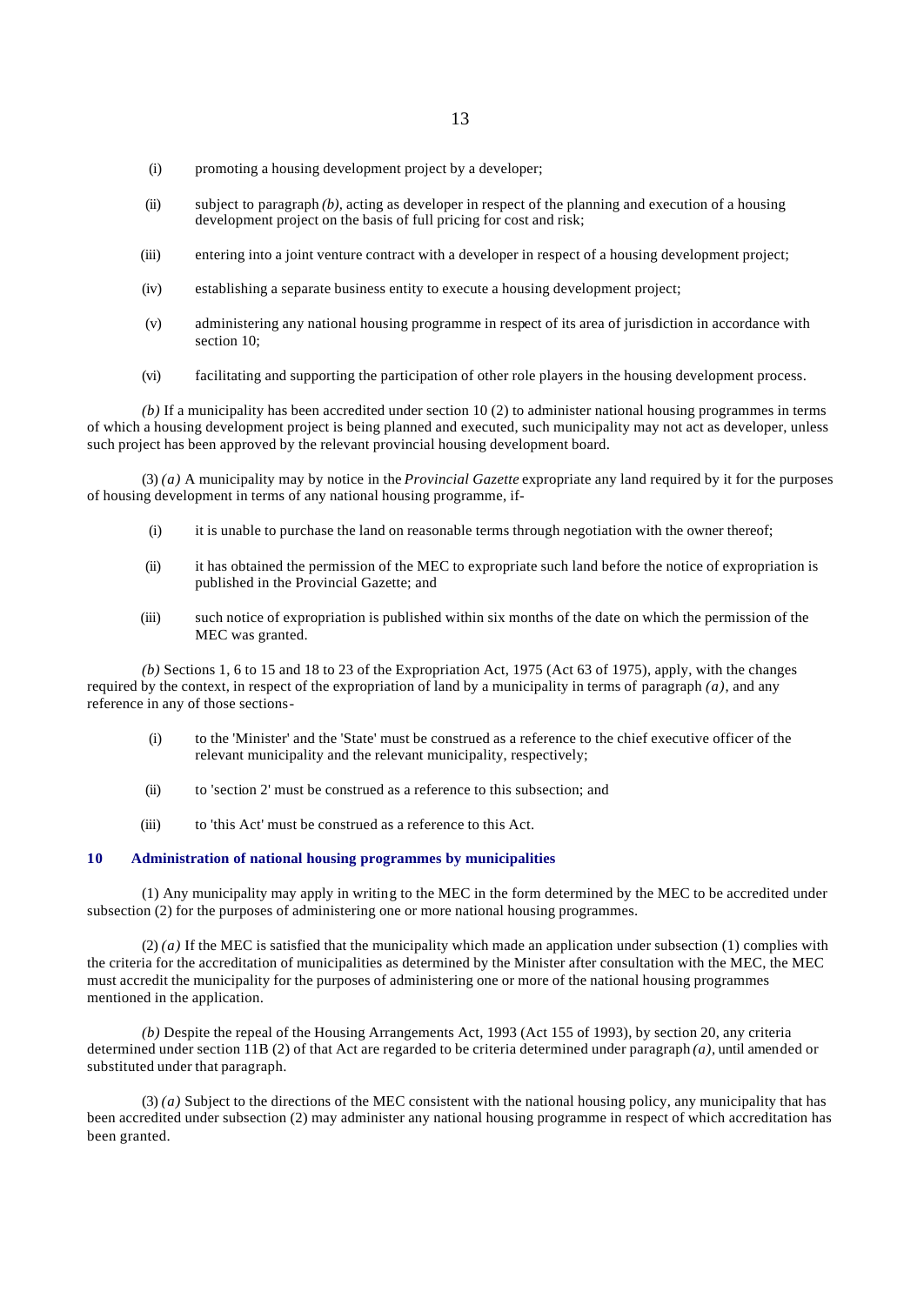*(b)* For the purposes of such administration, but subject to subsection (4), such municipality may exercise such powers and must perform such duties of the relevant provincial housing development board as are necessary for the administration of such national housing programme.

*(c)* (i) Any municipality accredited under subsection (2) must he regularly reviewed by the MEC on the basis of adequate performance against the criteria for accreditation referred to in that subsection.

(ii) If any such municipality fails to so perform, the MEC may intervene and take the steps necessary to ensure adequate performance.

(4) *(a)* The MEC may, after consultation with the relevant provincial housing development board, out of money paid into the relevant provincial housing development fund as contemplated in section 12 (2), allocate to any municipality accredited under subsection (2) and situated in the province in question such amounts as the MEC considers necessary.

*(b)* The officer designated as the accounting officer as contemplated in section 12 (2) *(b)* must out of money allocated under paragraph  $\overline{a}$  transfer to such municipality such money as required by it for the purposes of the administration of-

(i) the Housing Subsidy Scheme referred to in section 3 (5) *(a)*; and

(ii) any other national housing programme.

*(c)* Such accounting officer remains the accounting officer in respect of any money transferred in terms of paragraph *(b)* (i).

*(d)* A municipality must maintain separate accounts into which money transferred in terms of paragraph *(b)* (i) and (ii) must be deposited and out of which all disbursements in connection with the administration of the national housing programme in question must be made.

*(e)* Any disbursement of money transferred in terms of paragraph *(b)* (i) to a vendor as defined in section 1 of the Value-Added Tax Act, 1991 (Act 89 of 1991), must be made by the municipality acting as the agent of the provincial administration in question.

*(f)* (i) The chief executive officer of such municipality must as soon as possible after, but within two months of 31 March in each year, submit detailed statements signed by that officer showing the results of the previous year's transactions and the balance sheets in respect of the accounts referred to in paragraph  $(d)$  to the officer designated as the accounting officer as contemplated in section 12 (2) *(b)*.

(ii) Such accounting officer must, within five months after the end of the financial year, incorporate such statements and balance sheets into the statements and balance sheets required to be prepared by that officer in terms of any applicable provincial legislation.

*(g)* (i) The books and statements of account and balance sheets in respect of the money transferred in terms of paragraph *(b)* must be audited by the Auditor-General.

(ii) The Auditor-General may require any person (including any person in the employ of the municipality in question) to make available for examination all books, registers and documents in his or her possession or under his or her control which would, in the opinion of the Auditor-General, facilitate the carrying out of such audit.

(5) *(a)* Any municipality accredited under subsection (2) must, in the performance of its functions contemp lated in this section, carry out the policy directives of the MEC consistent with national housing policy including the rules of any applicable national housing programme.

*(b)* If requested to do so by the MEC, a municipality accredited under subsection (2) must report to the MEC on the activities of the municipality in terms of this section.

#### **10A Restriction on voluntary sale of state-subsidised housing**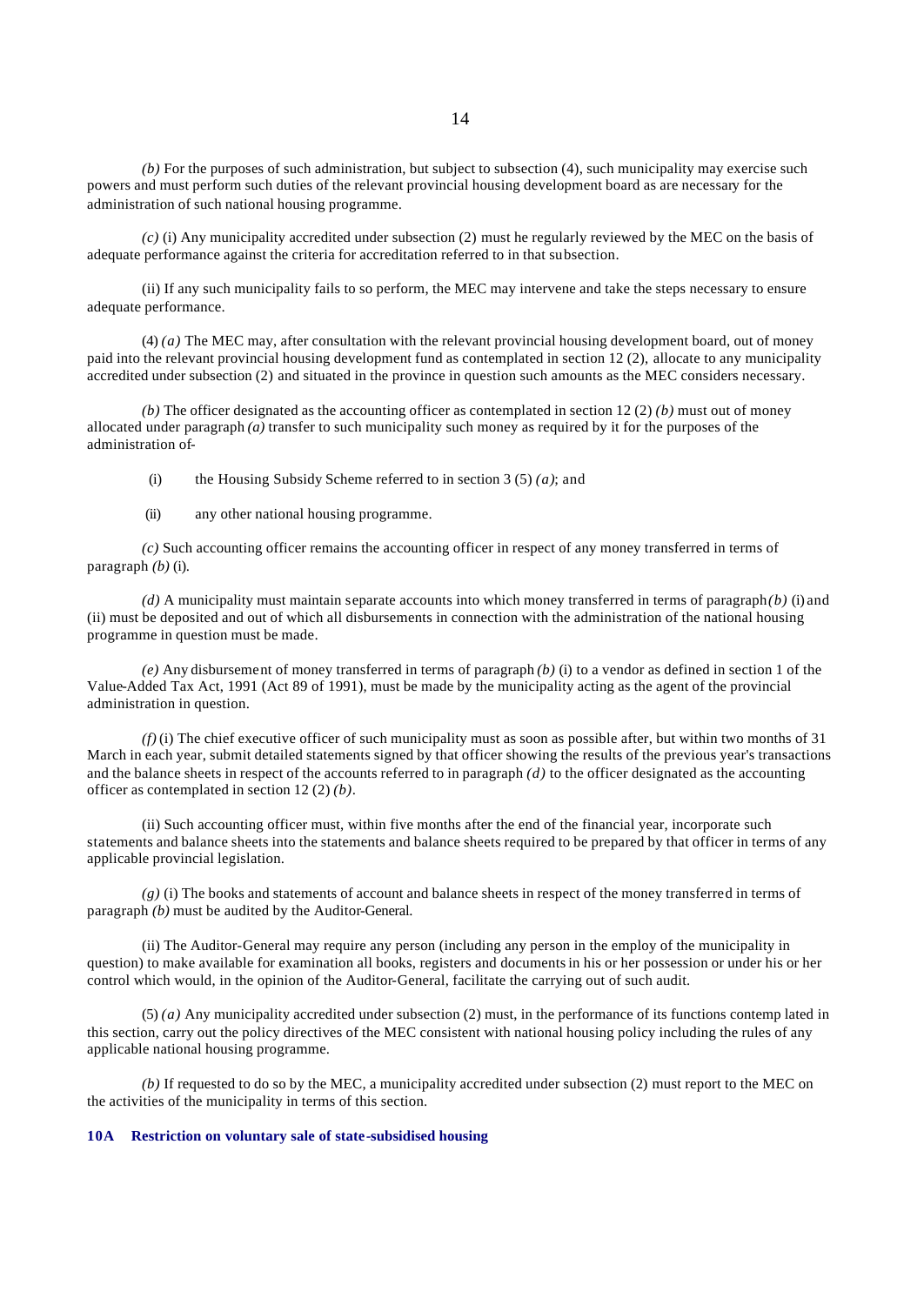(1) Notwithstanding any provisions to the contrary in any other law, it shall be a condition of every housing subsidy, as defined in the Code, granted to a natural person in terms of any national housing programme for the construction or purchase of a dwelling or serviced site, that such person shall not sell or otherwise alienate his or her dwelling or site within a period of eight years from the date on which the property was acquired by that person unless the dwelling or site has first been offered to the relevant provincial housing department.

(2) The provincial housing department to which the dwelling or site has been offered as contemplated in subsection (1) shall endorse in its records that the person wishes to vacate his or her property and relocate to another property and is entitled to remain on a waiting list of beneficiaries requiring subsidised housing.

(3) When the person vacates his or her property the relevant provincial housing department shall be deemed to be the owner of the property and application must then be made to the Registrar of Deeds by the provincial housing department for the title deeds of the property to be endorsed to reflect the department's ownership of that property.

(4) No purchase price or other remuneration shall be paid to the person vacating the property but such person will be eligible for obtaining another state-subsidised house, should he or she qualify therefor.

[S. 10A inserted by s. 7 of Act 4 of 2001.]

#### **10B Restriction on involuntary sale of state-subsidised housing**

(1) Notwithstanding any provisions to the contrary in any other law, it shall be a condition of every housing subsidy, as defined in the Code, granted to a natural person in terms of any national housing programme for the construction or purchase of a dwelling or serviced site, that such person's successors in title or creditors in law, other than creditors in respect of credit-linked subsidies, shall not sell or otherwise alienate his or her dwelling or site unless the dwelling or site has first been offered to the relevant provincial housing department at a price not greater than the subsidy which the person received for the property.

(2) Any such offer to the provincial housing department shall be made in writing and shall be accepted or rejected by the MEC within a period of 60 days from receipt thereof.

(3) If such offer is accepted, the purchase price shall be determined, subject to the provisions of subsection (1), by agreement between the MEC and the person or creditor concerned or, in the event of no agreement being reached, by a valuer acceptable to both parties and registered in terms of the Valuers' Act, 1982 (Act 23 of 1982).

(4) The purchase price as determined in terms of subsection (3) shall be financed by the MEC out of the provincial housing development fund.

(5) An MEC may grant exemption from the provisions of subsection (1), either conditionally or unconditionally, in respect of any dwelling or site to which the provisions of that subsection apply.

(6) The Registrar of Deeds concerned shall-

- *(a)* make such endorsements on the title deeds of any dwelling or site and such entries in his or her registers as may be necessary to indicate that the provisions of subsection (1) apply in respect of such dwelling or site;
- *(b)* cancel any such endorsements or entries where an exemption has been granted unconditionally under subsection (5) or where satisfactory proof has been submitted that conditions imposed under subsection (5) have been complied with; or
- *(c)* make such endorsements or entries as may be necessary to indicate any conditions subject to which an exemption has been granted under subsection (5).

(7) No transfer of any dwelling or site in respect of which subsection (1) applies, shall be passed to a person other than the provincial government unless the Registrar of Deeds is provided with a certificate, signed by the head of department, to the effect that such dwelling or site has been offered for sale to the provincial department of housing in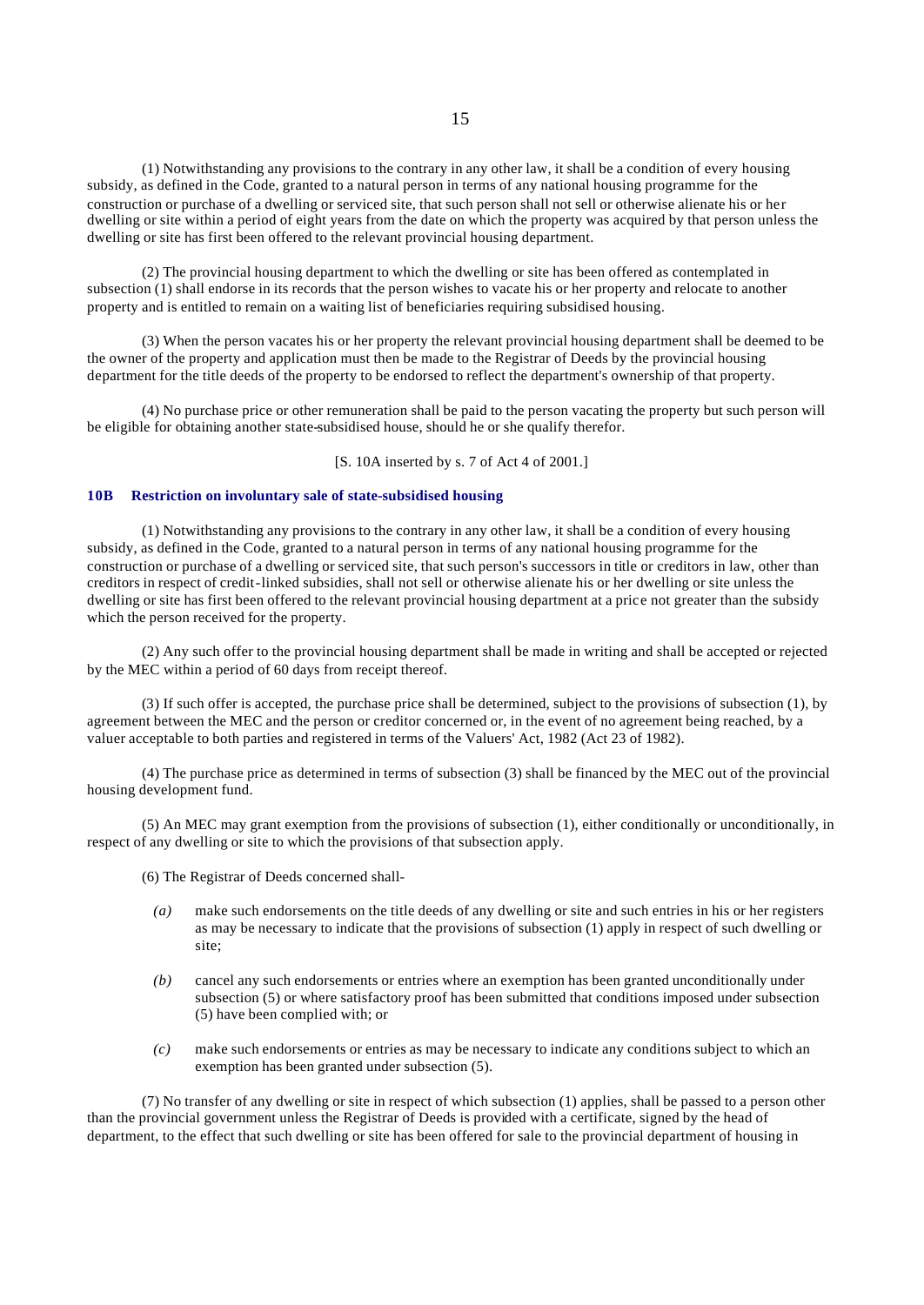terms of subsection (1) and that-

- *(a)* the offer has been rejected; or
- *(b)* an exemp tion has been granted under subsection (5), either unconditionally or subject to the conditions set out in the certificate.

(8) The Minister may, by notice in the *Gazette*, make rules on the granting of exemption in terms of subsection (5) as well as the amount that must be paid by the person or creditor concerned for the granting of such exemption.

[S. 10B inserted by s. 7 of Act 4 of 2001.]

## **PART 5 FINANCING OF HOUSING DEVELOPMENT (ss 11-12)**

## **11 South African Housing Fund**

(1) The South African Housing Fund established by section 12B (1) *(a)* of the Housing Arrangements Act, 1993 (Act 155 of 1993)*,* continues to exist for the purposes of financing activities in terms of this Act, despite the repeal of that Act by section 20.

(2)The Fund consists of-

- *(a)* all money which immediately before the commencement of this Part stood to the credit of the Fund or subject to this section, was payable to the Fund;
- *(b)* all money appropriated by Parliament to strengthen the capital of the Fund; and
	- *(c)* and contributions from any source for the purposes of housing development.

(3) Despite anything to the contrary in the Exchequer Act, 1975 (Act 66 of 1975), all the available money of the Fund may be utilised for the purposes as set out in this act.

(4)Any money in the Fund which is not required for immediate use, must be invested with the Commissioner for Public Investments.

(5) *(a)* The Director-General is-

- (i) for the purposes of the Exchequer Act, 1975, and the regulations made thereunder, the accounting officer in respect of the money in the Fund; and
- (ii) responsible for the administration of the Fund.

*(b)* The Director-General is not the accounting officer in respect of money after it has been paid out in accordance with section 12.

(6) The financial year of the Fund is 1 April of any year to 31 March of the following year.

(7) *(a)* The Director-General must as soon as possible after, but within four months of 31 March in each year, submit detailed statements signed by him or her showing the result of the previous year's transactions and the balance sheet of the Fund to the Minister.

*(b)* The Minister must without delay submit to Parliament such statements and balance sheet.

(8) *(a)* The books and statements of account and balance sheet of the Fund must he audited by the Auditor-General.

*(b)* The Auditor-General may require any person (including any municipality, company or other body and any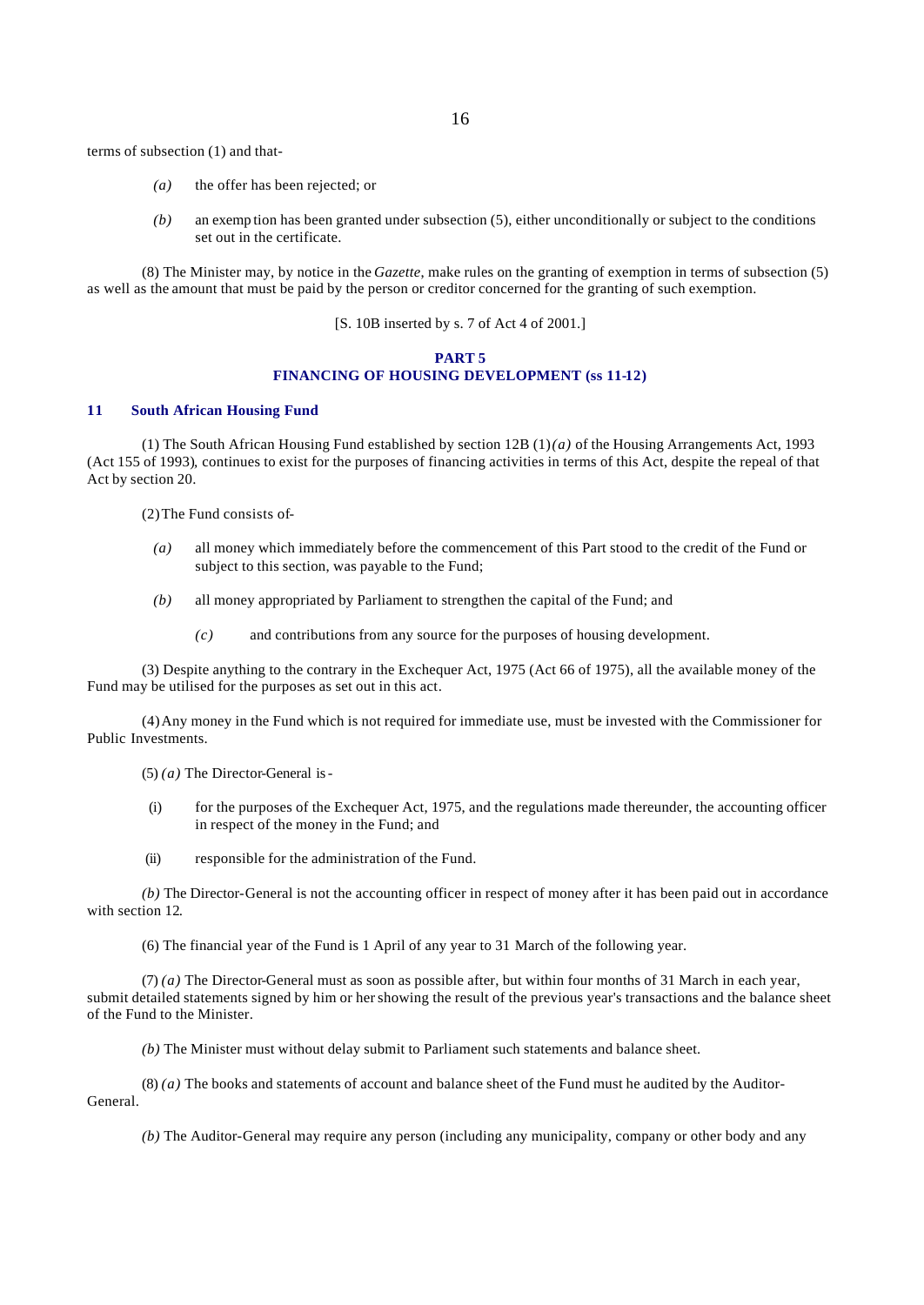person in the employ of such municipality, company or body) to make available for examination all books, registers and documents in his or her possession or under his or her control which would, in the opinion of the Auditor-General, facilitate the carrying out of such audit.

#### **12 Allocation of money in Fund to provincial governments**

(1) *(a)* The Minister may allocate money out of the Fund for the purposes of financing the implementation in a province of any national housing programme and any provincial housing programme, which is consistent with national housing policy and section 3 (2) *(b)*.

*(b)* The criteria for the allocation of money in terms of paragraph *(a)* must, subject to paragraph *(c)*, be determined by the Minister after consultation with every MEC.

*(c)* The Minister may, in determining the amount of any allocation in terms of paragraph *(a)* in respect of any particular province, take into account any credit balance in the relevant provincial housing development fund and the balance of any money payable to such fund as contemplated in subsection  $(4)(d)$ .

(2) Any money allocated under subsection  $(1)$  *(a)* must, subject to subsection (3), be paid into a provincial housing development fund to be established by provincial legislation, which legislation must provide for-

- *(a)* the money so paid to be withdrawn from such fund only for the purposes of the implementation in the province of national housing programmes and provincial housing programmes, which are consistent with national housing policy and section 3 (2) *(b);*
- *(b)* the designation of an officer of the provincial administration as the accounting officer in respect of the money in such fund, and for such officer to be responsible for the administration of the fund;
- *(c)* the regulation of such accountability and administration, including reporting by such officer to the provincial legislature on all matters affecting such fund;
- *(d)* the manner in which the accounts and records of such fund are to be kept, the preparation of detailed annual statements showing the results of the transactions and the balance sheet of the fund and their submission to the provincial legislature by the MEC; and
- *(e)* the auditing of the books and statements of account and balance sheet of such fund by the Auditor-General.

(3) Until a provincial housing development fund has been establis hed as contemplated in subsection (2), the money allocated under subsection  $(1)$  *(a)* must be dealt with in accordance with section 13 of the Housing Arrangements Act, 1993 (Act 155 of 1993), despite its repeal by section 20.

 $(4)$  *(a)* Any money allocated under subsection  $(1)$  *(a)* must be paid into the relevant provincial housing development fund by the Director-General in such amounts as may from time to time be required for the purposes of the implementation in the relevant province of any national housing programme or any provincial housing programme, which is consistent with national housing policy and section 3 (2) *(b)*.

*(b)* The Director-General may not make any payment contemplated in paragraph *(a)* unless he or she has received a requisition from the accounting officer contemplated in subsection  $(2)$  *(b)* or an officer of the provincial administration designated for that purpose by that accounting officer, in which he or she has certified that the money is required to meet expenditure that is reasonably exp ected to be incurred within the period for which the requisition has been submitted.

*(c)* Such requisition must be submitted in the form, at the intervals and in respect of the periods the Director-General determines.

*(d)* The balance of any money allocated under subsection (1) *(a)* in respect of a financial year which was not expended, remains payable to the provincial housing development fund in question and must, in accordance with this subsection, be paid into such fund when required for the purposes of the implementation in the relevant province of any national housing programme or any provincial housing programme, which is consistent with national housing policy and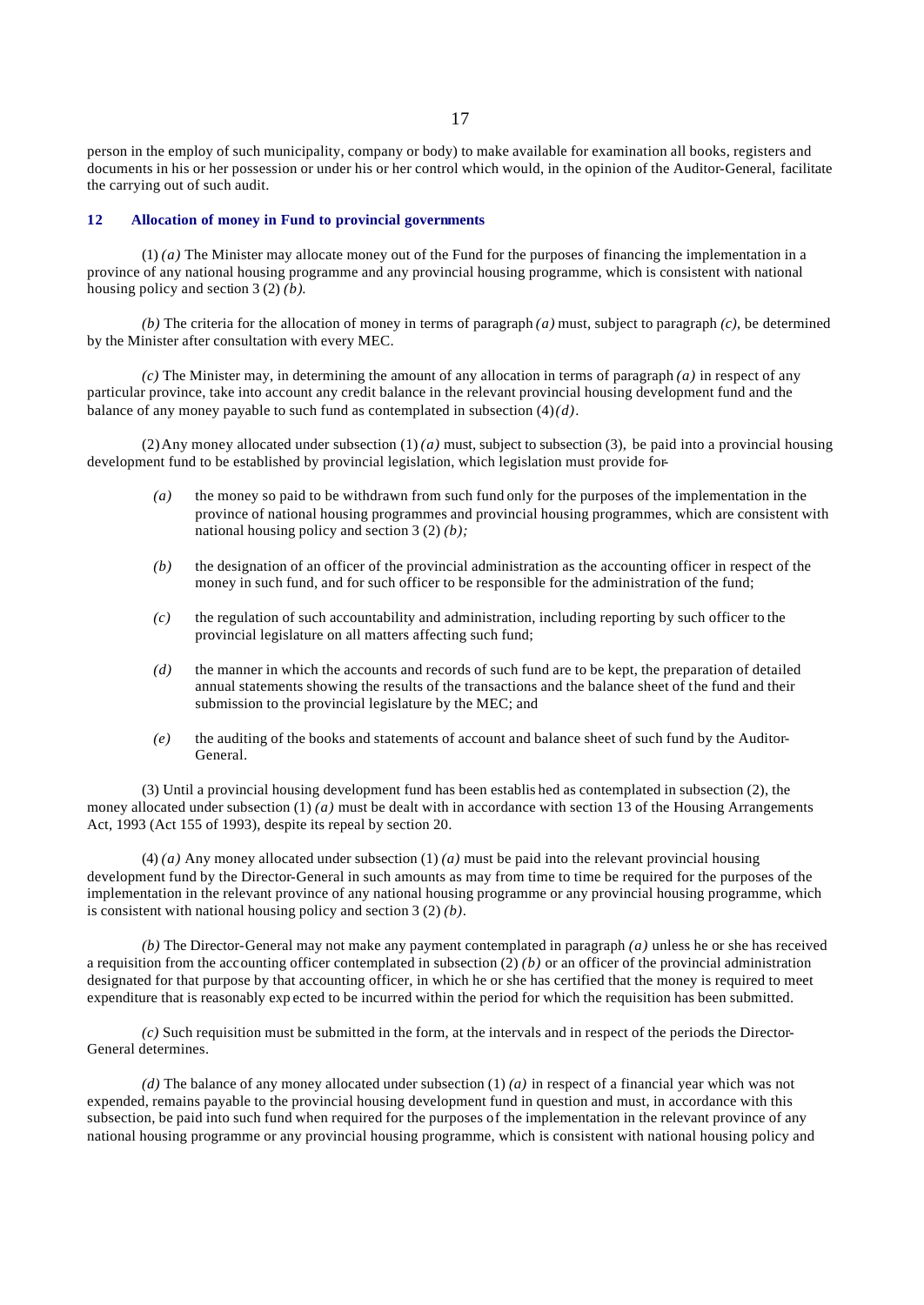## **PART 6 TERMINATION OF HOUSING ARRANGEMENTS (ss 13-17)**

#### **13 Abolition of National Housing Board**

The National Housing Board (in this Part referred to as the 'former Board') established by section 2 of the Housing Arrangements Act, 1993 (Act 155 of 1993), is, subject to sections 8 (10), 12 (3), 14 and 15, hereby abolished.

#### **14 Arrangements regarding assets and liabilities of National Housing Board**

(1) *(a)* Movable property of the former Board, and all rights, liabilities and obligations of that Board in respect of such movable property pass, subject to this subsection and section 15, to the Provincial Government for the province in which such property is mainly utilised.

*(b)* If any such movable property was utilised in more than one province, the respective heads of the departments of the provinces in question must agree in which province such property is mainly utilised.

 $(c)$  In the absence of such agreement, the province in which such movable property was mainly used must be determined by arbitration in accordance with the Arbitration Act, 1965 (Act 42 of 1965).

*(d)* To achieve an equitable result such agreement or arbitration may provide for the payment of compensation out of the provincial housing development fund of one province to the credit of the provincial housing development fund of another province.

(2) *(a)* Immovable property of the former Board, and all the rights, liabilities and obligations of that Board in respect of such immovable property, pass, subject to subsection (3) and section 15, to the Provincial Government for the province in which such property is situated.

*(b)* The Registrar of Deeds concerned must, at the request of a Provincial Government to which immovable property or any registrable claim or right has passed in terms of this section and on submission to him or her of the relevant title deeds and other documents and a certificate contemplated in paragraph *(c)*, make the necessary endorsements in his or her registers and on the title deeds and other documents concerned to give effect to such passage.

*(c)* The head of department must, for the purposes of paragraph *(b)*, issue a certificate to the effect that the immovable property, claim or right mentioned in the certificate is immovable property or a claim or right that has passed to the relevant Provincial Government in terms of this section.

*(d)* No transfer duty, stamp duty or registration fee is payable in respect of a passage contemplated in paragraph *(b)*.

(3) *(a)* (i) Any undeveloped land which has passed to a Provincial Government in terms of subsection (2) must, subject to subparagraph (ii), be utilised for housing development in accordance with national housing policy and a housing development project approved by the MEC.

(ii) Any such land which, in the opinion of the Provincial Government, is not or will not in the future be suitable for such utilization, must be sold by such board at a fair market value or, if it is not possible to so sell it, such land must be sold in the best interests of the State at a price approved by the MEC.

*(b)* Any dwelling or residential erf which has passed to a Provincial Government in terms of subsection (2) and which is-

- (i) suitable for letting or sale in terms of any national housing programme, must be let or sold by such Provincial Government in accordance with such programme;
- (ii) not suitable for letting or sale in terms of any national housing programme, must subject to subsection (8), be let or sold by such board at a fair market value or, if it is not possible to so let or sell it, be leased or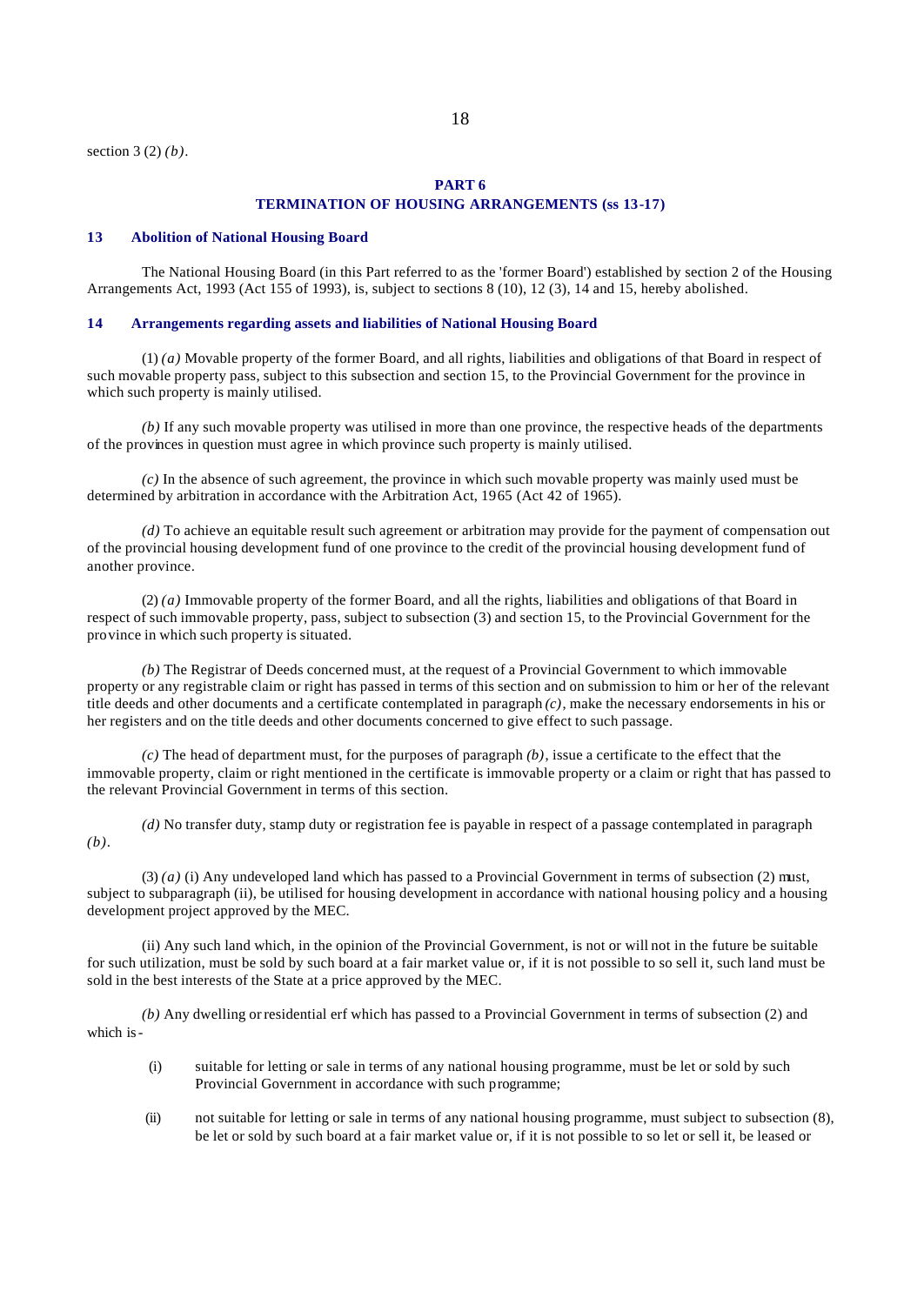sold in the best interests of the State at a rental or price approved by the MEC.

*(c)* Any business premises or business erf which has passed to a Provincial Government in terms of subsection (2), must be sold by such Provincial Government at a fair market value or, if it is not possible to so sell it, such business premises or erf must be sold in the best interests of the State at a price approved by the MEC.

*(d)* (i) Any erf which has passed to a Provincial Government in terms of subsection (2) and which has been set aside for use in connection with any service to be provided by a department of state or provincial administration, must be sold by such Provincial Government at a fair market value to the department of state or provincial administration, as the case may be, having responsibility for the provision of the service concerned, unless such department or administration informs the Provincial Government that the erf in question is not required for such use.

(ii) If it is not possible or feasible to sell such erf at a fair market value, it must be sold in the best interests of the State at a price approved by the MEC.

(iii) Any such erf which is not required by such department or provincial administration may be utilised by the Provincial Government for housing development in accordance with national housing policy and a housing development project approved by the MEC.

(iv) If such erf is not required by such Provincial Government for housing development, it must be sold at a fair market value or, if it is not possible to sell such erf at a fair market value, it must be sold in the best interests of the State at a price approved by the MEC.

*(e)* If a Provincial Government wishes to alienate any immovable property that has passed to such Provincial Government in terms of subsection (2), other than property contemplated in paragraphs *(a)* to *(d),* the Provincial Government may do so at a fair market value or, if it is not possible for such property to be alienated at a fair market value, it must be alienated in the best interests of the State at a price approved by the MEC.

*(f)* The net proceeds of any sale, letting or alienation contemplated in paragraphs  $(a)$  to  $(e)$  must-

- (i) be paid into the provincial housing development fund for the province in question or, if such fund has not been established when such net proceeds are received, be dealt with in accordance with section 13 of the Housing Arrangements Act, 1993 (Act 155 of 1993), despite its repeal by section 20; and
- (ii) be utilised for housing development in accordance with national housing policy and a housing development project approved by the MEC.

*(g)* (i) A project or scheme which immediately before the commencement of this section was in the process of execution by the former Board in terms of any law repealed by section 20 on land which has passed to a Provincial Government in terms of subsection (2), must be duly completed by such Provincial Government.

(ii) The cost of completing such project or scheme must be financed by a grant from money paid into the relevant provincial housing development fund as contemplated in section 12 (2).

(iii) The rights, liabilities and obligations of the former Board arising out of any contract in connection with such project or scheme pass to such Provincial Govern ment.

(4) *(a)* (i) Any claim of the former Board arising out of a contract of sale of immovable property passes to the Provincial Government for the province within which such property is situated.

(ii) The net proceeds of such claim must be-

- *(aa)* paid into the provincial housing development fund for that province or if such fund has not been established when such net proceeds are received, be dealt with in accordance with section 13 of the Housing Arrangements Act, 1993, despite its repeal by section 20; and
- *(bb)* utilised for housing development in accordance with the national housing policy and a housing development project approved by the MEC.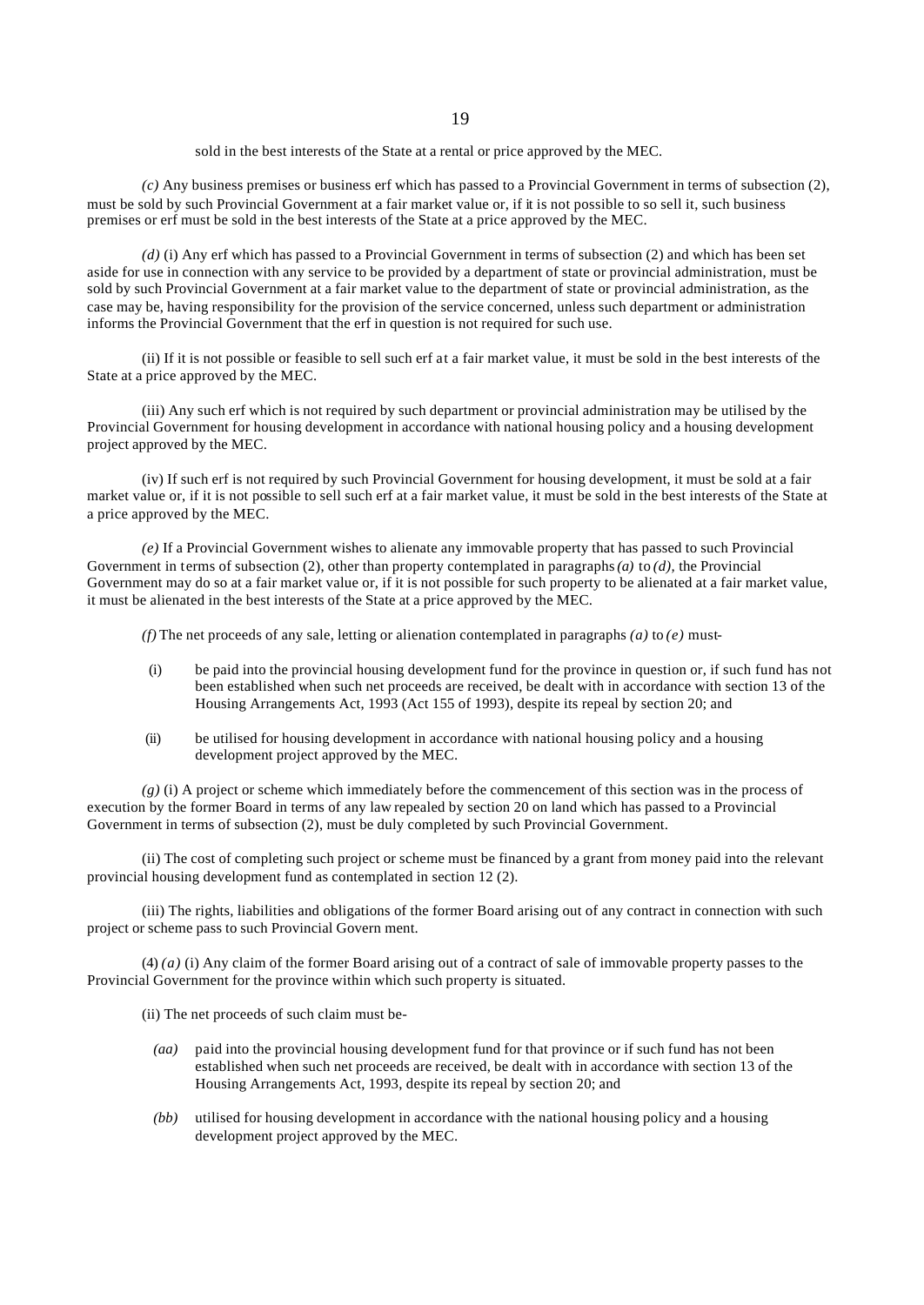*(b)* Any debt or other obligation of a municipality or the premier of a province towards the former Board in respect of any project or scheme or individual dwelling which was financed by means of a loan, advance or other finance which was approved in terms of-

- (i) the Housing Act, 1966 (Act 4 of 1966);
- (ii) the Development and Housing Act, 1985 (Act 103 of 1985);
- (iii) the Housing Act (House of Representatives), 1987 (Act 2 of 1987);
- (iv) the Development Act (House of Representatives), 1987 (Act 3 of 1987); or
- (v) the Housing Development Act (House of Delegates), 1987 (Act 4 of 1987),

is hereby extinguished.

[Para. *(b)* amended by s. 3 *(a)* of Act 28 of 1999.]

*(c)* (i) Any-

- *(aa)* movable and immovable property acquired by the premier of a province; and
- *(bb)* immovable property of the Republic developed by the premier of a province,

by means of a loan or advance or other finance contemplated in paragraph *(b)*, pass to the Provincial Government for such province.

(ii) Subsection (2)  $(b)$ ,  $(c)$  and  $(d)$  applies, with the changes required by the context, to immovable property, or a registrable claim or right in respect thereof, transferred in terms of subparagraph (i).

[Para. *(c)* substituted by s. 3 *(b)* of Act 28 of 1999.]

*(d)* (i) The net proceeds derived from the recovery of any loan granted to a natural person by a municipality for the purposes of acquiring individual dwellings as contemplated in subsection (4) *(b)*, must be paid into the separate operating account of such municipality referred to in section  $15(5)$ .

(ii) Subsection (3) (*a*) to  $(e)$  applies, with the changes required by the context, in respect of any immovable property of a municipality or the premier of a province acquired by means of a loan, advance or other finance contemplated in paragraph *(b)*.

(iii) The net proceeds of any letting or sale or other alienation in terms of subparagraph (ii), read with subsection (3) *(a)* to *(e)*, in respect of immovable property which was acquired by-

- *(aa)* a municipality, must be paid into the separate operating account of such municipality referred to in section  $15(5)$ ;
- *(bb)* the premier of a province, must be paid into the provincial housing development fund for such province or, if such fund has not been established when such net proceeds are received, be dealt with in accordance with section 13 of the Housing Arrangements Act, 1993, despite its repeal by section 20.

(iv) The net proceeds of the recovery of any loan referred to in subparagraph (i) or of any letting or sale or other alienation referred to in subparagraph (iii) must be utilised for housing development in accordance with national housing policy and a housing development project approved by-

*(aa)* in the case of subparagraphs (i) and (iii) *(aa)*, the MEC;

[Item *(aa)* substituted by s. 8 *(b)* of Act 4 of 2001.]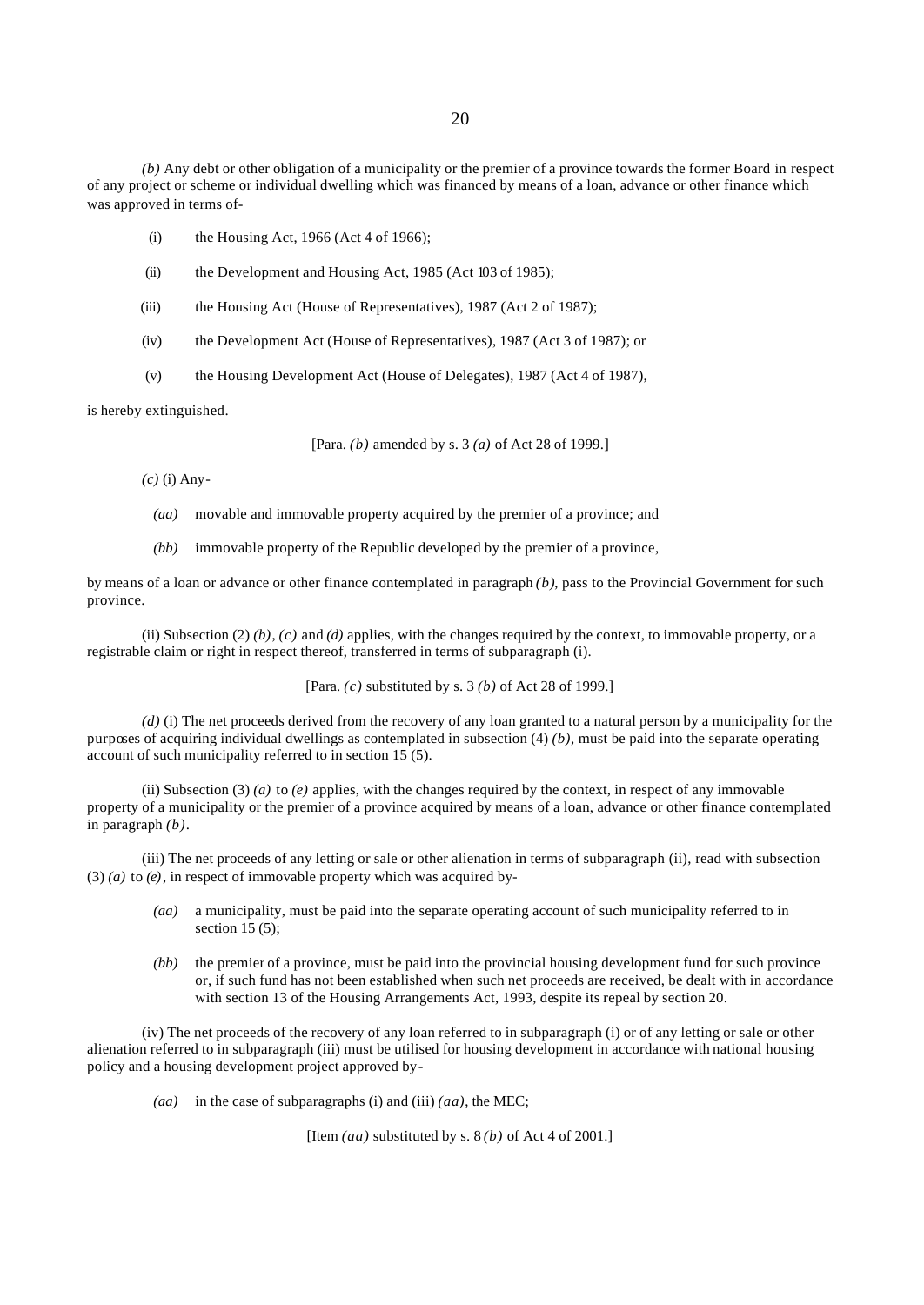#### *(bb)* in the case of subparagraph (iii) *(bb)*, the MEC.

(v) Every municipality must, in accordance with the directives of the MEC, furnish the MEC with monthly reports regarding the sale of immovable property by the municipality in terms of this paragraph, including the basis for the determination of selling prices.

(vi) If the MEC is not satisfied with such basis for the determination of selling prices, the MEC may determine directives for this purpose.

[Para. *(d)* substituted by s. 3 *(c)* of Act 28 of 1999.]

*(e)* (i) A project or scheme which immediately before the commencement of this section was in the process of execution by a municipality or the premier of a province using money provided by means of a loan, advance or other finance which was approved in terms of any law referred to in paragraph *(b),* must be duly completed by the municipality or the Provincial Government of that province, as the case may be.

(ii) The cost of completing such project or scheme must be financed by a grant from money paid into the relevant provincial housing development fund as contemplated in section 12 (2).

*(f)* (i) The right of the former Board to recover any loan, advance or other finance granted to any natural person or housing utility company in any province in terms of any law referred to in paragraph *(b),* passes to the Provincial Government for that province.

(ii) Any money recovered by the Provincial Government by virtue of the right that so passes to that board, must be paid into its provincial housing development fund and must be utilised for housing development in accordance with the national housing policy and a housing development project approved by the MEC.

*(g)* (i) If any juristic person provided any welfare facility using money lent to such juristic person by the former Board or a municipality out of any loan, advance or other finance which was approved under any law referred to in paragraph *(b),* the Provincial Government to which the right to recover such loan has passed or the municipality as the case may be, may, with the approval of the MEC in consultation with the member of the Executive Council responsible for welfare in the province in question, absolve such juristic person from its obligation to repay the loan or any part thereof.

(ii) Where the sale or other alienation of any welfare facility provided or acquired out of any loan, advance or other finance approved under any law referred to in paragraph *(b)* is subject to the approval of the Minister, the MEC in consultation with the member of the Executive Council responsible for welfare in the province in question may grant such approval on such conditions as he or she may determine.

[Para. *(g)* substituted by s. 1 of Act 60 of 1999.]

(5) *(a)* Any rights, liabilities and obligations of the former Board arising out of any loan agreement or the issue of any debentures, bills or stocks pass to the national government.

*(b)* (i) Any shares or other interest in any company held by or vesting in the former Board in terms of section 10 (1) of the Housing Arrangements Act, 1993, pass, subject to subparagraph (ii), to the national government.

(ii) Any shares in Lanok (Pty) Ltd held by the former Board must be disposed of by the Minister after consultation with the Executive Councils of the provinces of Western Cape and Northern Cape.

*(c)* Any rights, liabilities and obligations of the former Board arising out of any contract entered into between that Board and any person in terms of any national housing programme pass-

- (i) in the case of a national contract, to each Provincial Government;
- (ii) in the case of a contract relating to a particular province, to the Provincial Government of that province.

*(d)* Any rights, liabilities and obligations of the former Board arising out of the agreement between the Mortgage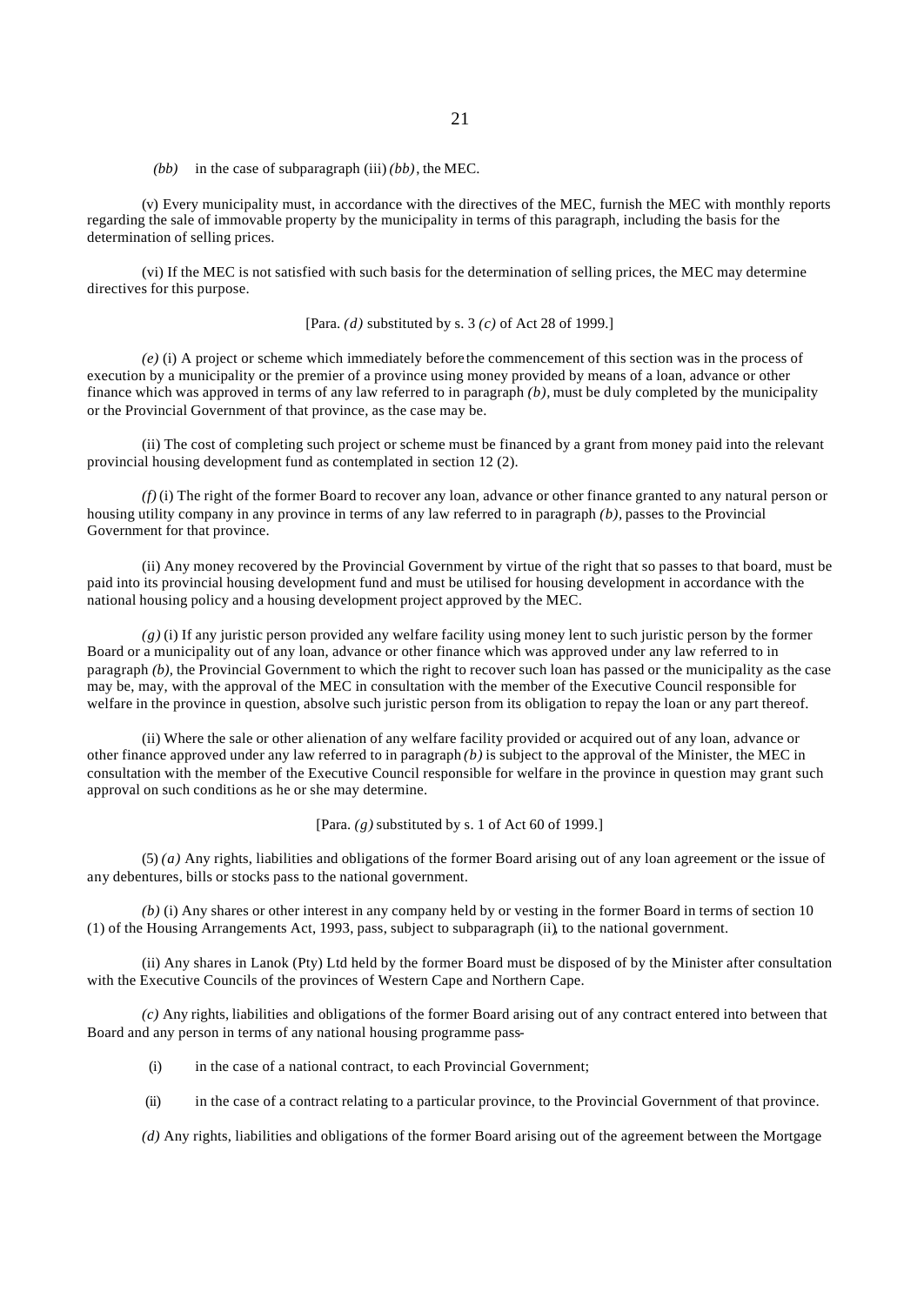Indemnity Fund (Pty) Ltd and mortgage lenders in terms of the national relocation assistance programme pass to each Provincial Government.

(6) For the purposes of this section any reference in any document to the National Housing Board must be construed as a reference to the Provincial Government in question.

(7) *(a)* The net proceeds derived by a Provincial Government or municipality from any municipal infrastructure that has passed to such Provincial Goverment in terms of subsection (2) or has been provided by such municipality by means of a loan, advance of, other finance contemplated in subsection (4) *(b),* must be utilised by the Provincial Goverment or municipality, as the case may be, for housing development in accordance with national housing policy.

*(b)* Such housing development must be carried out in accordance with a housing development project approved by-

- (i) in the case of the Provincial Government, the MEC;
- (ii) in the case of the municipality, the MEC.

[Sub-para. (ii) substituted by s. 8 *(c)* of Act 4 of 2001.]

(8) No rights, liabilities or obligations of any person are extinguished merely by reason of-

- *(a)* the abolition of the former Board by section 13;
- *(b)* any passage referred to in subsection (1) or (2); or
- *(c)* the extinction of any debt or other obligation by subsection (4) *(b)*.

(9) *(a)* The Minister must, within one year of the commencement of the Housing Amendment Act, 1999, institute a national housing programme to phase out every housing subsidy granted in terms of-

- (i) the Housing Act, 1966;
- (ii) the Development and Housing Act, 1985;
- (iii) the Housing Act (House of Representatives), 1987;
- (iv) the Development Act (House of Representatives), 1987; or
- (v) the Housing Development Act (House of Delegates), 1987.

[Para. *(a)* substituted by s. 3 *(d)* of Act 28 of 1999.]

*(b)* Such national housing programme must contain time limits to phase out the various categories of housing subsidies.

*(c)* The Minister must report quarterly to the parliamentary committees for housing of the National Assembly and the National Council of Provinces on the progress with the implementation of such national housing programme.

 $(10)$  *(a)* If the disposal of the assets, rights, liabilities and obligations of the former Board is not sufficiently dealt with in this section, the Minister may, after consultation with each MEC, issue such directives regarding the management and disposal thereof as are necessary in order to achieve the purposes of this section.

*(b)* Any directives so issued must be consistent with this Act.

[S. 14 amended by s. 8 *(a)* of Act 4 of 2001.]

#### **15 Transfer of certain property from provincial housing development boards to municipalities**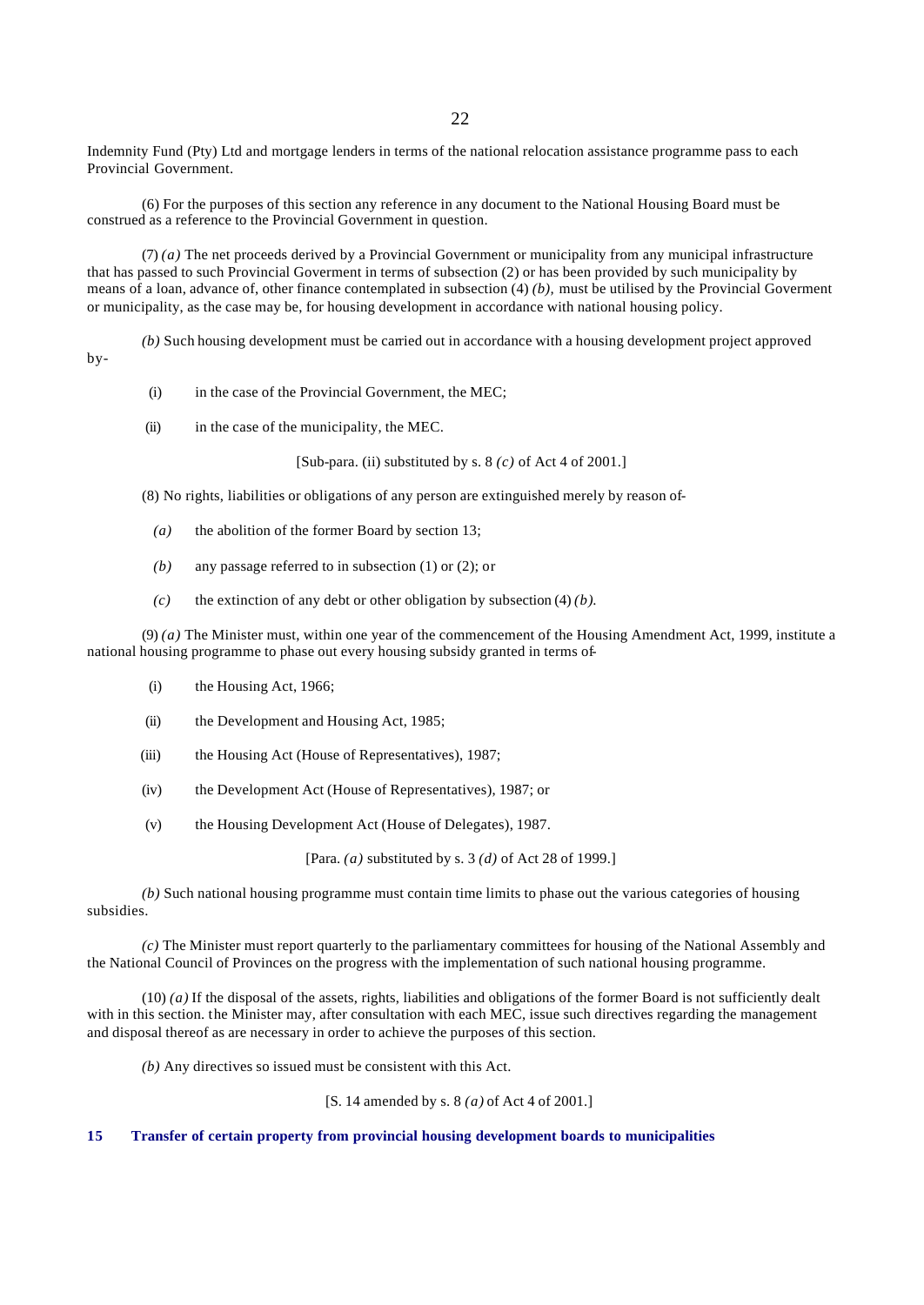(1) *(a)* Any movable property that has passed to a Provincial Government in terms of section 14 (1), and any rights, liabilities and obligations in respect of such movable property, must, subject to this subsection and subsection (3), be transferred not later than a date determined by the Minister after consultation with the MEC, by such Provincial Government to the municipality within whose area of jurisdiction such property is mainly utilised.

*(b)* If any such movable property is utilised within the area of jurisdiction of more than one municipality, the head of department in the province in which the municipalities in question are situated must determine or, if such municipalities are not situated in the same province, the heads of the departments of the provinces in question, must agree on, in which municipality's area of jurisdiction such property is mainly utilised.

*(c)* In the absence of an agreement contemplated in paragraph *(b)* or *(d)* (i) the municipality in whose area of jurisdiction such movable property is mainly used or the payment of compensation, as the case may be, must be determined by arbitration in accordance with the Arbitration Act, 1965 (Act 42 of 1965).

- *(d)* To achieve an equitable adjustment of the respective financial positions of municipalities in question-
- (i) the head of department or heads of departments referred to in paragraph *(a)* may direct and agree on, respectively, the payment of compensation by one municipality to another municipality; or
- (ii) arbitration referred to in paragraph *(c)* may determine the payment of compensation by one municipality to another municipality.

 $(2)$  *(a)* Any immovable property which has passed to a Provincial Government in terms of section 14 (2) or (4) *(c)* and has not already been sold or alienated as provided in section  $14(3)(a)$  to  $(e)$ , and any rights, liabilities and obligations in respect of such immovable property, must, subject to subsections (3) and (4), be transferred, not later than a date determined by the Minister after consultation with the MEC, by the Provincial Government to the municipality within whose area of jurisdiction such property is situated.

[Para. *(a)* amended by s. 4 of Act 28 of 1999.]

*(b)* If such immovable property is situated in the areas of jurisdiction of more than one municipality, the Provincial Government in question must transfer the property to the municipality agreed upon between the MEC and the municipalities in question.

(3) Movable or immovable property may only be transferred to a municipality in terms of subsection (1) or (2) if such municipality in the opinion of the MEC, after consultation with the municipality, has the capacity to administer such movable or immovable property in accordance with national housing policy.

 $(4)$  *(a)* Section 14 (3) *(a)* to *(g)* applies, with the changes required by the context, in respect of any land transferred to a municipality in terms of subsection (2).

*(b)* Any reference in section  $14(3)(a)$  to  $(g)$  to a Provincial Government and a provincial housing development fund must be construed as a reference to the relevant municipality and the municipality's operating account as contemplated in subsection (5), respectively.

*(c)* The net proceeds of any letting, sale or other alienation in terms of paragraph *(a)* must be utilised by the municipality for housing development in accordance with national housing policy and a housing development project approved by the MEC.

[Para. *(c)* substituted by s. 9 *(b)* of Act 4 of 2001.]

(5) A municipality to which any movable or immovable property is transferred in terms of this section must maintain a separate operating account through which all matters contemplated in this section and section 16 must be transacted.

(6) Section 14 (2)  $(b)$ ,  $(c)$  and  $(d)$  applies, with the changes required by the context, to immovable property or a registrable claim or right transferred in terms of this section, and the reference to the head of department in section 14 (2)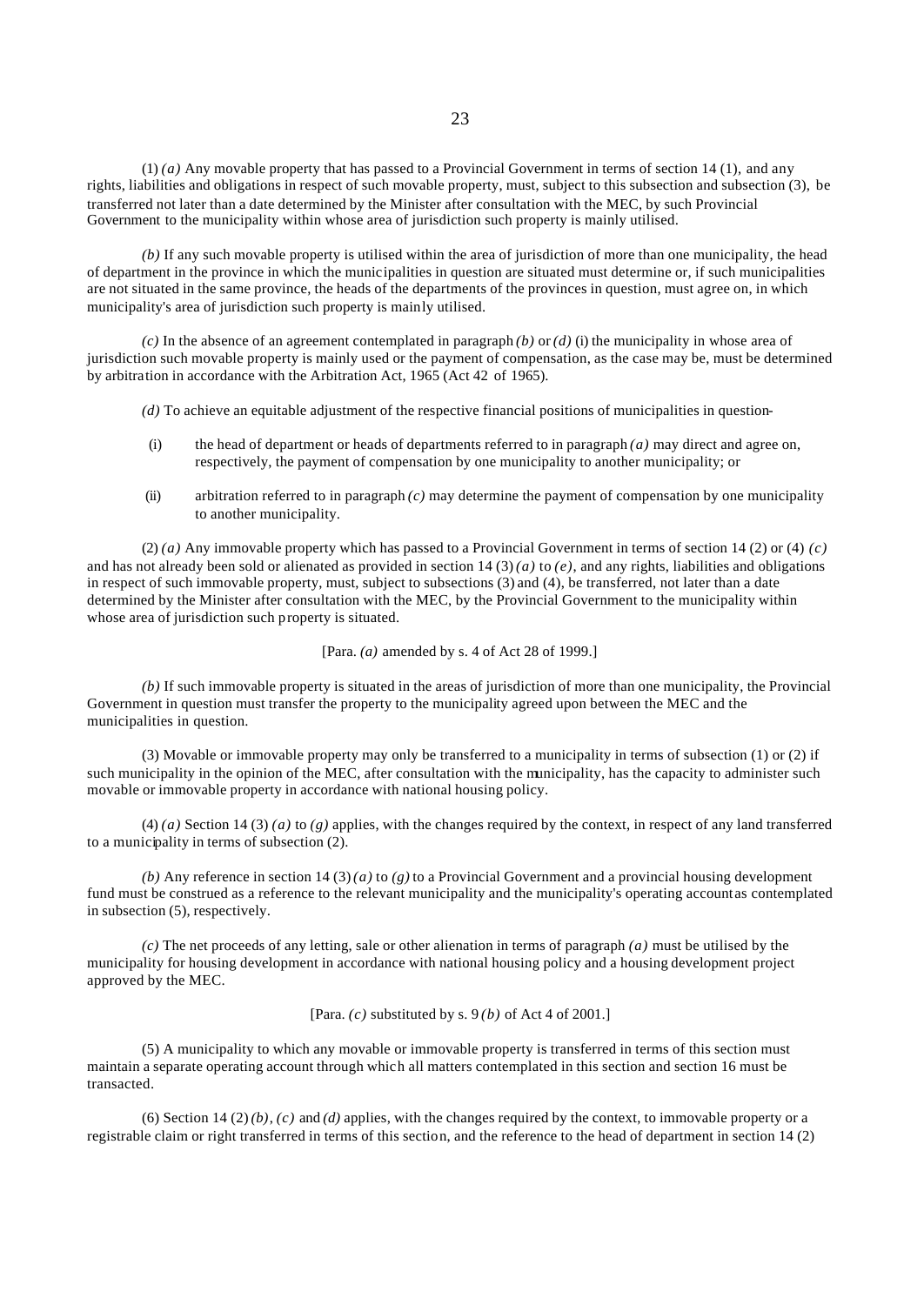*(c)* must be construed as a reference to the chief executive officer of the municipality in question.

(7) The redundancy or not of any person employed in the provincial administration of a province arising out of the transfer of any movable or immovable property to a municipality as contemplated in this section must be determined in accordance with the laws governing the public service.

[S. 15 amended by s. 9 *(a)* of Act 4 of 2001.]

## **16 Transfer of money in certain funds to municipal operating accounts**

(1) Any money which at commencement of this section stands to the credit of or is payable to-

- *(a)* the Community Facility Account;
- *(b)* the Rent Reserve Fund; or
- *(c)* the Maintenance and Renewal Fund,

of a municipality, which funds have been established by virtue of the relevant law referred to in section 14 (4) *(b)*, must be transferred to the separate operating account of such municipality referred to in section 15 (5).

(2) The money so transferred must be utilised by a municipality for housing development in accordance with the national housing policy and a housing development project approved by the MEC.

[Sub-s. (2) substituted by s. 10 of Act 4 of 2001.]

## **17 Termination of Discount Benefit Scheme**

(1) Any person who is eligible for a discount in terms of the Guidelines for Discount Benefit Scheme to promote Home Ownership mentioned in section 3 (5) *(b)* (in this section referred to as 'the Scheme') in res pect of immovable property which-

- *(a)* passes to a Provincial Government in terms of section 14 (2) or (4) *(c)* or transfers to a municipality in terms of section 15 (2); or
- *(b)* was acquired by a municipality by means of a loan, advance or other finance contemplated in section 14 (4) *(b)*, must lodge a written claim for the granting of such discount with the relevant Provincial Government or municipality, as the case may be, on or before the date determined by the MEC by notice in the *Official Gazette* of the province in question for the lapsing of the Scheme in respect of the province.

(2) A date determined in terms of subsection (1) may not be later than a date determined by the Minister after consultation with the MEC concerned.

(3) Any claim for a discount received by a Provincial Government or municipality before the date determined in terms of subsection (1) must, despite subsection (4), be duly considered and disposed of by such Provincial Government or municipality, as the case may be, in accord ance with the Scheme.

(4) The Scheme lapses in respect of a province on the applicable date determined in terms of subsection (1).

[S. 17 amended by s. 11 of Act 4 of 2001.]

## **PART 7 GENERAL PROVISIONS (ss 18-21)**

#### **18 Delegation**

(1) The Director-General or the head of department may, for the effective execution of the provisions of this Act-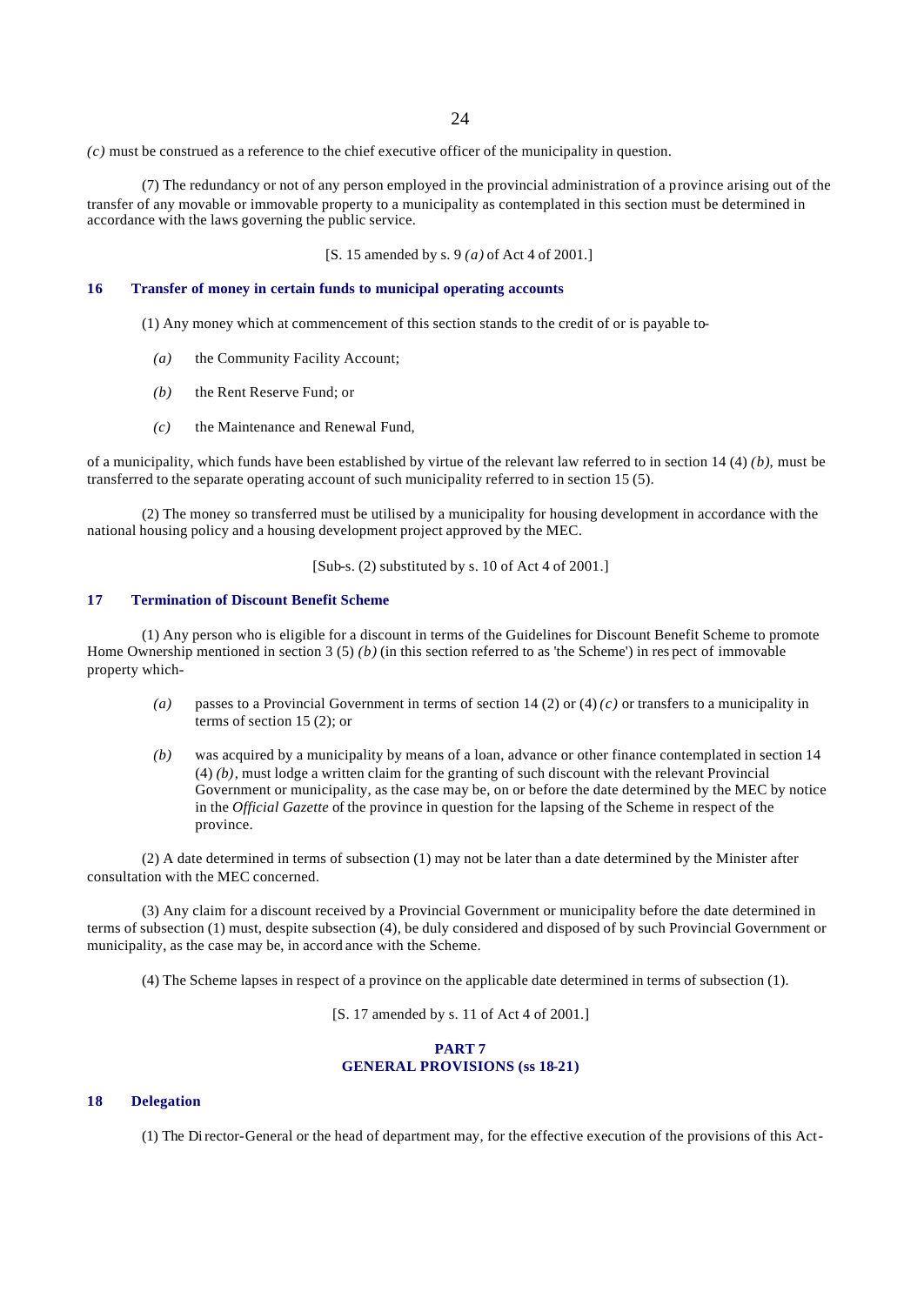- *(a)* delegate any power conferred on him or her by this Act; or
- *(b)* assign any duty imposed upon him or her by this Act, except any duty as accounting officer in terms of section 11 (5) or 12 (2) *(b)*,

to an officer or employee of the department or the relevant provincial administration, as the case may be, either in his or her personal capacity or by virtue of the rank he or she holds or the post he or she occupies.

(2) Any officer or employee to whom any power has been so delegated or duty has been so assigned, must exercise such power or perform such duty subject to the conditions that the person who made the delegation or assignment considers necessary.

(3) Any such delegation or assignment-

- *(a)* must be in writing;
- *(b)* does not prevent the person who made the delegation or assignment from exercising such power or performing such duty himself or herself; and
- *(c)* may at any time be withdrawn in writing by such person.

#### **19 Annual report**

- (1) The Director-General must annually submit to the Minister a report on activities in terms of this Act.
- (2) The Minister must without delay submit such report to Parliament.

#### **20 Repeal of laws**

Subject to this Act, the laws mentioned in the Schedule are hereby repealed to the extent indicated in the third column thereof.

#### **21 Short title and commencement**

This Act is called the Housing Act, 1997, and takes effect on a date determined by the President by proclamation in the *Gazette*.

| No. and year of law | <b>Short title</b>          | <b>Extent of repeal</b> |
|---------------------|-----------------------------|-------------------------|
| Act 4 of 1966       | Housing Act, 1966           | The whole.              |
| Act 47 of 1967      | Housing Amendment Act, 1967 | The whole.              |
| Act 80 of 1968      | Housing Amendment Act, 1968 | The whole.              |
| Act 65 of 1969      | Housing Amendment Act, 1969 | The whole.              |
| Act 73 of 1970      | Housing Amendment Act, 1970 | The whole.              |
| Act 19 of 1971      | Housing Amendment Act, 1971 | The whole.              |
| Act 40 of 1975      | Housing Amendment Act, 1975 | The whole.              |
| Act 124 of 1977     | Housing Amendment Act, 1977 | The whole.              |

## **Schedule LAWS REPEALED BY SECTION 20**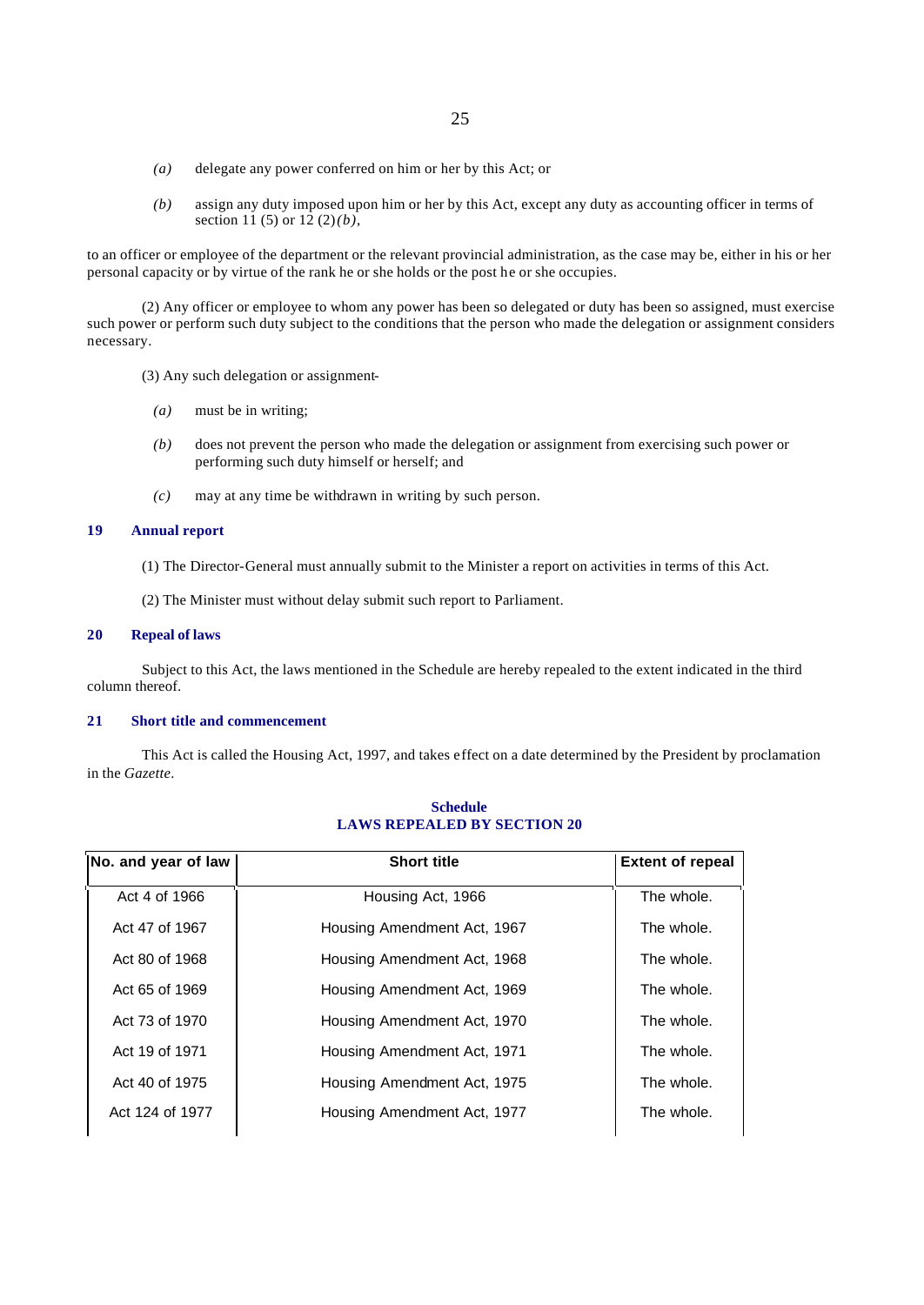| Act 21 of 1978  | Housing Amendment Act, 1978                                                                | The whole.              |
|-----------------|--------------------------------------------------------------------------------------------|-------------------------|
| Act 76 of 1979  | Slums Act, 1979                                                                            | The whole.              |
| Act 109 of 1979 | Housing Amendment Act, 1979                                                                | The whole.              |
| Act 11 of 1980  | Housing Amendment Act, 1980                                                                | The whole.              |
| Act 28 of 1982  | Housing Amendment Act, 1982                                                                | The whole.              |
| Act 63 of 1983  | Housing Amendment Act, 1983                                                                | The whole.              |
| Act 72 of 1984  | Housing Amendment Act, 1984                                                                | The whole.              |
| Act 103 of 1985 | Development and Housing Act, 1985                                                          | The whole.              |
| Act 49 of 1986  | Housing Amendment Act, 1986                                                                | The whole.              |
| Act 68 of 1986  | Abolition of Influx Control Act, 1986                                                      | Section 16.             |
| Act 2 of 1987   | Housing Act (House of Representatives), 1987                                               | The whole.              |
| Act 3 of 1987   | Development Act (House of Representatives), 1987                                           | The whole.              |
| Act 4 of 1987   | Housing Development Act (House of Delegates), 1987                                         | The whole.              |
| Act 97 of 1987  | Housing Amendment Act, 1987                                                                | The whole.              |
| Act 43 of 1989  | Development and Housing Amendment Act (House of<br>Assmbly), 1989                          | The whole.              |
| Act 94 of 1989  | Housing Amendment Act (House of Representatives),<br>1989                                  | The whole.              |
| Act 95 of 1989  | Development Amendment Act (House of<br>Representatives), 1989                              | The whole.              |
| Act 91 of 1990  | Housing and Development Amendment Act (House of<br>Representatives), 1990                  | The whole.              |
| Act 62 of 1992  | Development and Housing Amendment Act (House of<br>Assembly), 1992                         | The whole.              |
| Act 134 of 1992 | Provincial and Local Authority Affairs Amendment Act,<br>1992                              | Sections 2, 3 and<br>4. |
| Act 56 of 1993  | Local Government Affairs Amendment Act, 1993                                               | Sections 25 and<br>26.  |
| Act 76 of 1993  | Shortend Registration Procedures of Land Amendment<br>Act (House of Representatives), 1993 | The whole.              |
| Act 101 of 1993 | Housing Amendment Act, 1993                                                                | The whole.              |
| Act 108 of 1993 | General Second Amendment Act, 1993                                                         | Sections 10.            |
| Act 155 of 1993 | Housing Arrangements Act, 1993                                                             | The whole.              |
| Act 191 of 1993 | Housing Matters Amendment Act, 1993                                                        | The whole.              |
| Act 198 of 1993 | Development Housing Amendment Act (House of<br>Assembly), 1993                             | The whole.              |
|                 |                                                                                            |                         |